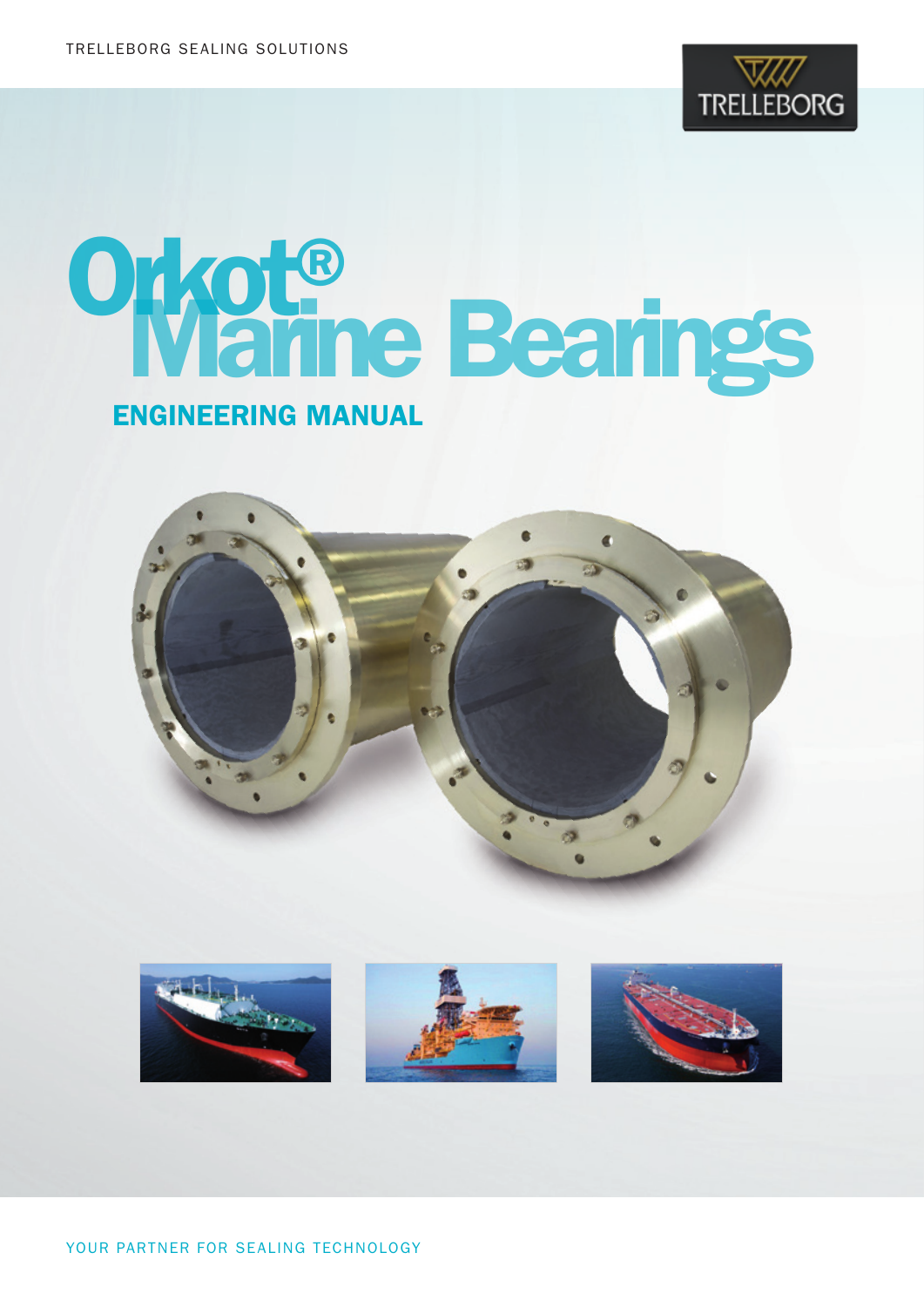## Contents

- General
- Introduction
- Material description
- Manufacturing
- Management systems and classification

#### Properties / Specifications

- Material Datasheet- Metric
- Material Datasheet- Inch
- Service and Support
- Website
- Worldwide Availability
- Marine Stock Tube Sizes
- Marine Stock Sheet Sizes
- Standard Production Capacity Guidelines
- Rudder Bearings
- Bearing and Design Pressure
- Material Selection
- Lubrication
- Housing and Shaft Requirements
- Design
- Machining Tolerance
- Water-Lubricated SternTube Bearings
- Bearing and Design Pressure
- Material Selection
- Shaft Requirements
- Design
- Machining Tolerance
- Installation
- Fitting Methods (Freezing, Pressing, Bonding and Mechanical)
- Machining Instructions
- Health and Safety Data
- Calculation Sheet
- Contacts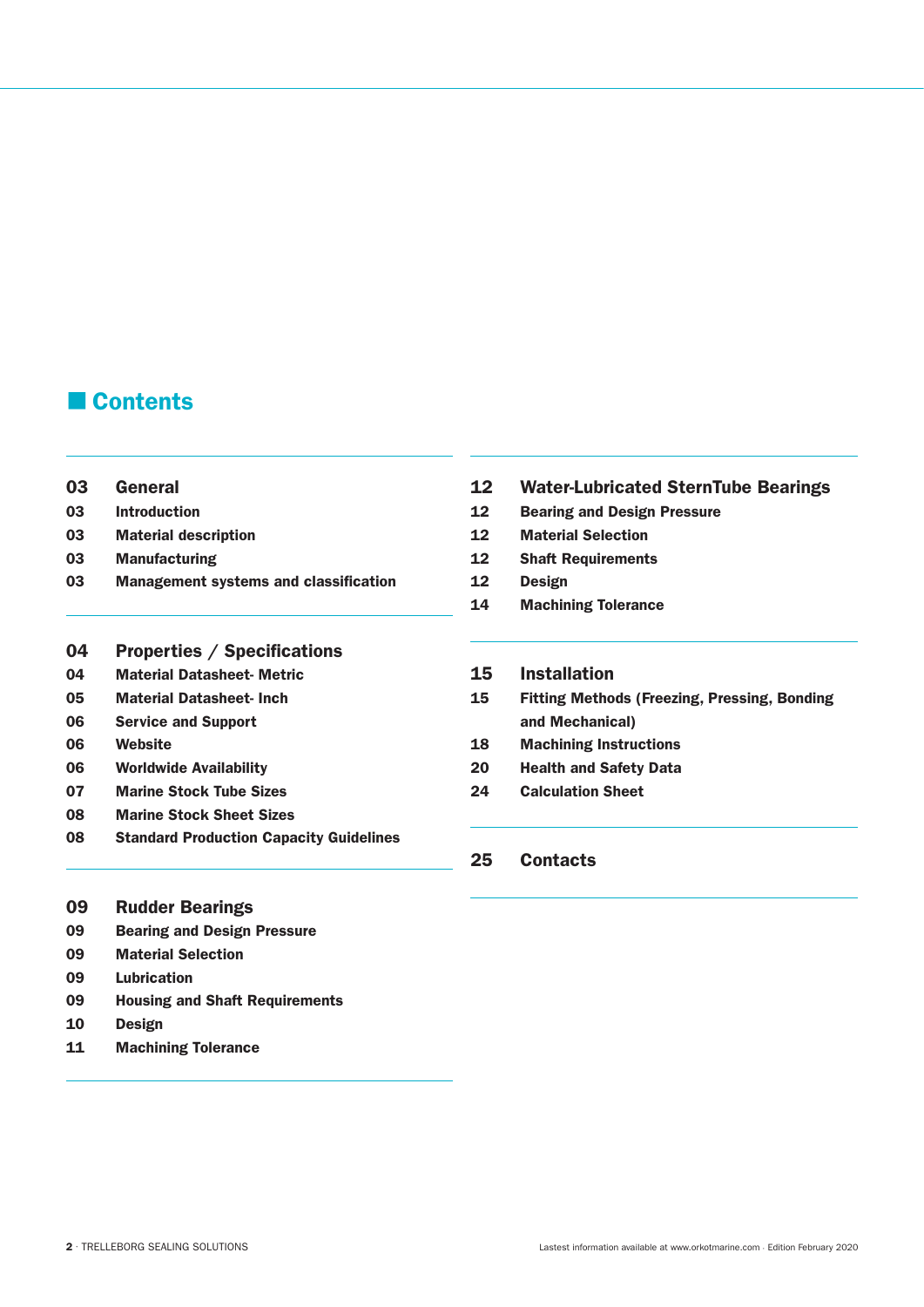## General

### **Introduction**

Orkot® is the brand name of a range of proprietary composite bearing materials consisting of a matrix of fabric-reinforced polymers from Trelleborg Sealing Solutions. Orkot® is exclusively manufactured in three locations: United Kingdom, United States and China.

For over 60 years Orkot® bearings have been used in industrial, offshore, oil & gas and shipbuilding applications. Orkot® TLMM and TXMM bearing materials carry approval by classification societies worldwide. Many applications, such as steering and propulsion of merchant and navy ships, involve safety critical parts.

Orkot® Marine Bearings are manufactured from a unique synthetic composite incorporating solid lubricants for dry running to ensure outstanding wear life. Virtually no swelling in sea water and very low thermal coefficient of expansion provide dimensional stability in either arctic and tropical seas. They do not corrode or promote corrosion of the housing. Orkot® bearings can be designed to tolerate edge loading and misalignment. Orkot® TXMM has been tested in independent test installations, including the U.S. Army Corps of Engineers, and is approved for use in marine applications.

Extensive experience has been gained within the shipbuilding and offshore industries with a wide range of applications on board both merchant and military vessels.

### **Material description**

Orkot® thermosetting materials, at the molecular level, incorporate long chains of chemically cross-linked polymer molecules in a dense, 3D network. This cross-linked network ensures the integrity of the solid material. Once the polymer has become solid (cured) it possesses a high mechanical and chemical stability. Unlike in thermoplastic polymers, the solidifying process in Orkot<sup>®</sup> materials is irreversible. The polymer does not exhibit a melting point at high temperature, nor does it have a glass transition point at low temperature. There is no risk of brittleness or chatter when used in extremely cold, even cryogenic conditions.



### **Manufacturing**

The fabric and reinforced polymer matrix are processed into either tubes or flat sheets. After subsequent curing, the result is a product with a laminated structure, designed to withstand extremely high pressure perpendicular to the laminate.

The polymer matrix is reinforced by a woven fabric made of synthetic fibers. Organic fibers, such as cotton, are not used due to their tendency to swell in water.

To obtain approval with the relevant Classification Society, the design and application of the Orkot® Marine Bearings shall take into account the respective rules and regulations of the Society and this manual.

#### **Management Systems and Classification**

Trelleborg Sealing Solutions operate a fully integrated management system which incorporates AS 9100 Quality Management System, ISO 14001 Environmental Management System and ISO 4500 Health and Safety Management System.

Strict quality control and testing ensure material conformance and batch traceability. Routine testing is performed to simulate the extreme operational environments where the materials are used.

Type approval certification is held for Orkot® TLM Marine and TXM Marine grades from the world's leading classification societies. Visit www.orkotmarine.com for copies of the most up to date certificates.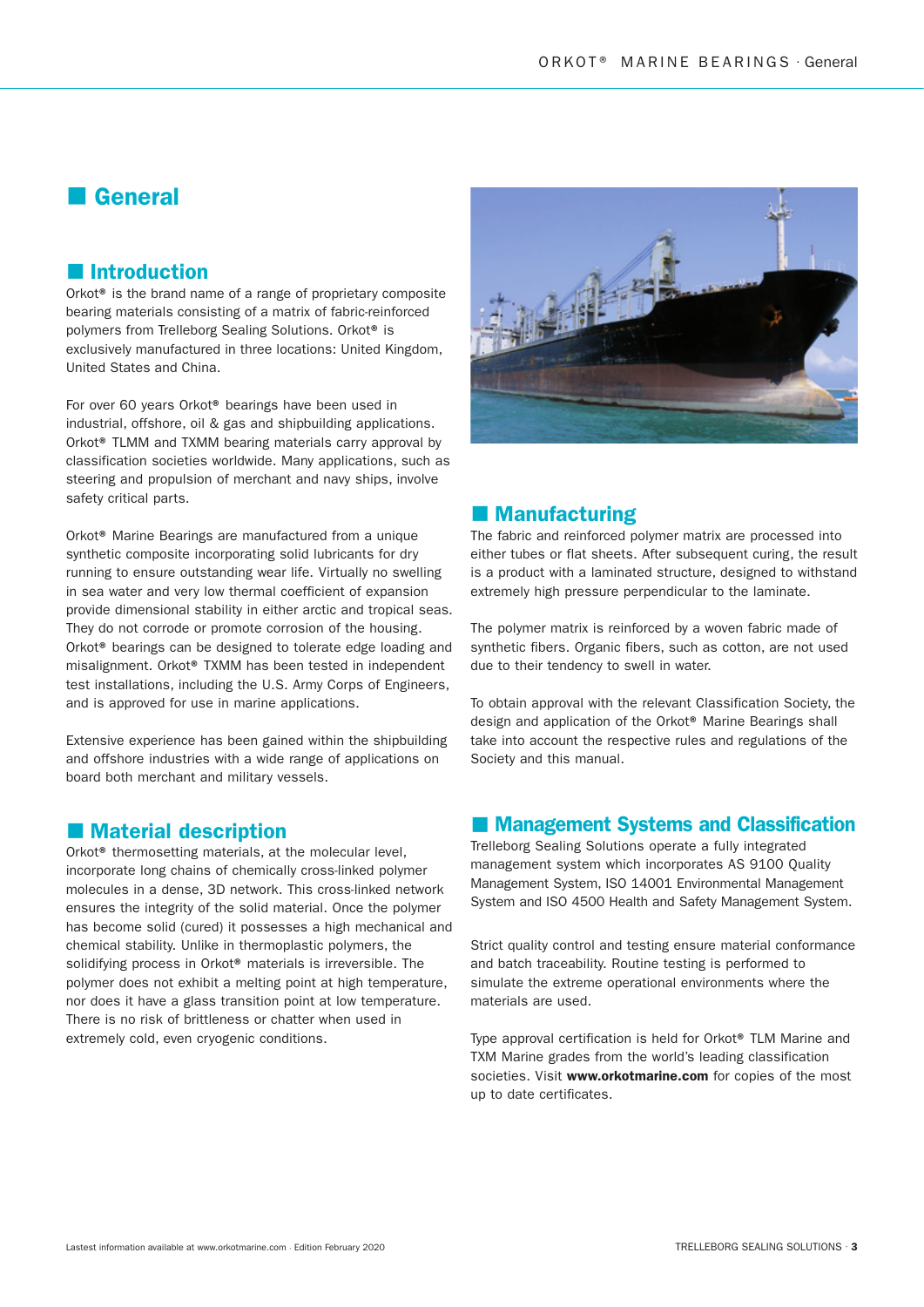# **Properties / Specifications**

## **Material Datasheet, metric units**

| <b>Properties</b>                                                                                                                                                           | <b>Unit</b>                                | <b>TLMM</b>                        | <b>TXMM</b>                        |
|-----------------------------------------------------------------------------------------------------------------------------------------------------------------------------|--------------------------------------------|------------------------------------|------------------------------------|
| Compressive Strength<br>Normal to Laminate<br>Parallel to Laminate                                                                                                          | N/mm <sup>2</sup><br>N/mm <sup>2</sup>     | >300<br>>90                        | > 280<br>>90                       |
| Tensile Strength                                                                                                                                                            | N/mm <sup>2</sup>                          | >60                                | >55                                |
| <b>Flexural Strength</b>                                                                                                                                                    | N/mm <sup>2</sup>                          | >65                                | >65                                |
| <b>Elastic Modulus</b><br>Bending<br>Tensile                                                                                                                                | $N/mm^2 \cdot 10^4$<br>$N/mm^2 \cdot 10^4$ | 0.19<br>0.32                       | 0.18<br>0.32                       |
| Shear Strengh                                                                                                                                                               | N/mm <sup>2</sup>                          | 80                                 | 80                                 |
| Impact Strength (ISO 179/1987 Charpy Impact Unnotched<br>Normal to Laminate                                                                                                 | KJ/m <sup>2</sup>                          | 120                                | 120                                |
| <b>Hardness</b>                                                                                                                                                             | Rockwell M                                 | 90                                 | 90                                 |
| Density                                                                                                                                                                     | g/cm <sup>3</sup>                          | 1.3                                | 1.3                                |
| Swell in Water (20°C)                                                                                                                                                       | % of wall thickness                        | < 0.1                              | < 0.1                              |
| Operation Temperature<br>for normal use (Without special precautions)<br>Maximum temperature<br>Minimum temperature                                                         | $^{\circ}$ C<br>$\circ$ C<br>$^{\circ}$ C  | $-30$ to $+65$<br>130<br>Cryogenic | $-30$ to $+65$<br>130<br>Cryogenic |
| Thermal Expansion Coefficient 20°C - 100°C                                                                                                                                  |                                            |                                    |                                    |
| Perpendicular to Laminate                                                                                                                                                   | $\degree$ C · 10 <sup>5</sup>              | $9 - 10$                           | $9 - 10$                           |
| Parallel to Laminate                                                                                                                                                        | $\degree$ C · 10 <sup>5</sup>              | $5 - 6$                            | $5 - 6$                            |
| <b>Sliding Properties</b><br>Typical coefficient of friction dry against a corrosion<br>resistant surface such as stainless steel.<br>Bearing pressure 15 N/mm <sup>2</sup> |                                            | 0.13                               | $0.05 - 0.10$                      |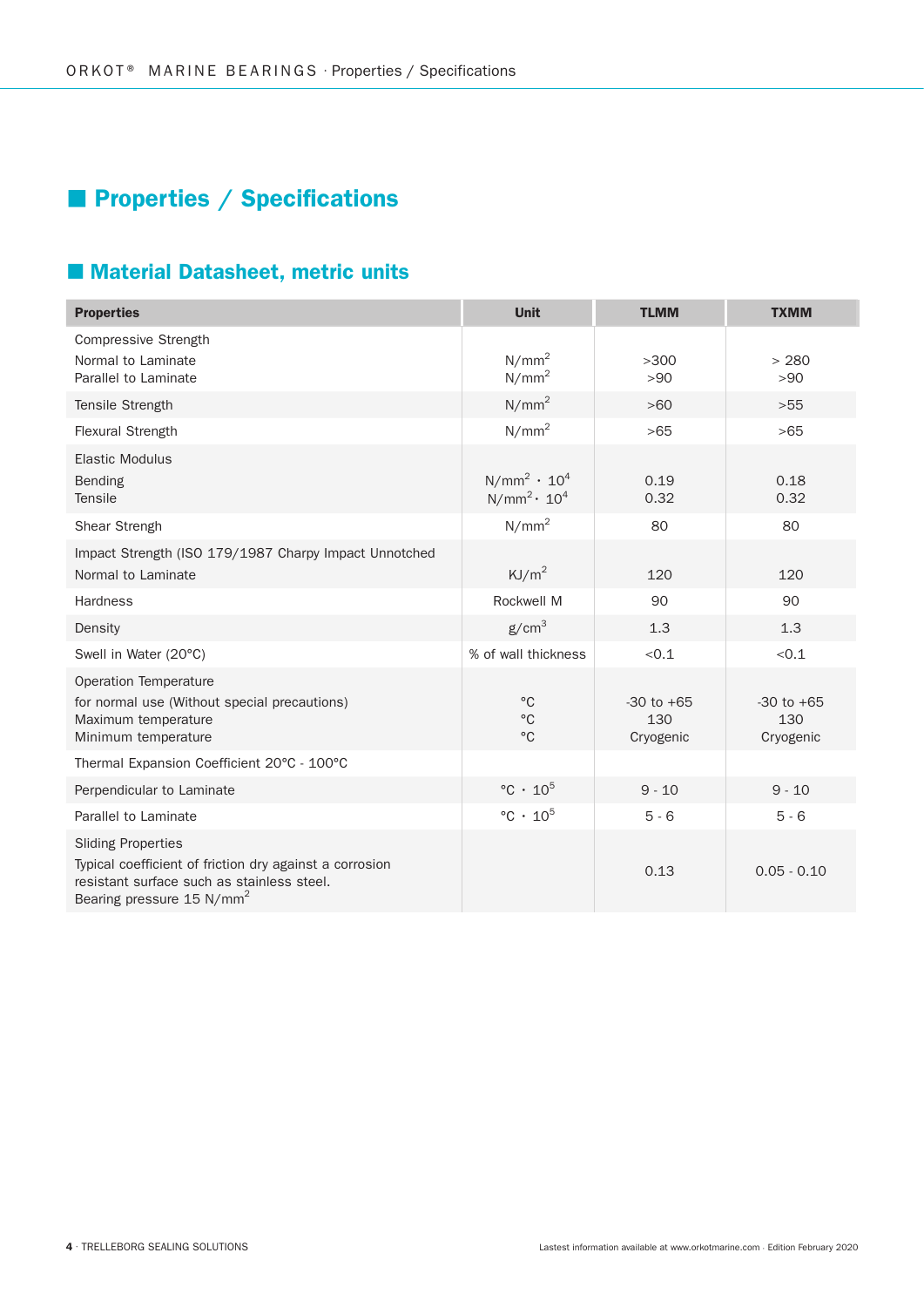## Material Datasheet, inch units

| <b>Properties</b>                                                                                                                                                | <b>Unit</b>                                                | <b>TLMM</b>                         | <b>TXMM</b>                         |
|------------------------------------------------------------------------------------------------------------------------------------------------------------------|------------------------------------------------------------|-------------------------------------|-------------------------------------|
| Compressive Strength<br>Normal to Laminate<br>Parallel to Laminate                                                                                               | psi<br>psi                                                 | > 43,500<br>> 13,000                | > 40,600<br>> 13,000                |
| Tensile Strength                                                                                                                                                 | psi                                                        | > 8,700                             | > 8,000                             |
| Flexural Strength                                                                                                                                                | psi                                                        | > 9,400                             | > 9,400                             |
| <b>Elastic Modulus</b><br>Bending<br>Tensile                                                                                                                     | psi $\cdot$ 10 <sup>4</sup><br>psi $\cdot$ 10 <sup>4</sup> | 27.6<br>46.4                        | 26.1<br>46.4                        |
| Shear Strengh                                                                                                                                                    | $\text{lbs/in}^2$                                          | 11,603                              | 11,603                              |
| Impact Strength (ISO 179/1987 Charpy Impact Unnotched<br>Normal to Laminate                                                                                      | ft-lbs/in $^2$                                             | 57                                  | 57                                  |
| <b>Hardness</b>                                                                                                                                                  | Rockwell M                                                 | 90                                  | 90                                  |
| Density                                                                                                                                                          | lbs/in <sup>3</sup>                                        | 0.047                               | 0.047                               |
| Swell in Water (68°F)                                                                                                                                            | % of wall thickness                                        | < 0.1                               | < 0.1                               |
| <b>Operation Temperature</b><br>for normal use (Without special precautions)<br>Maximum temperature<br>Minimum temperature                                       | $\circ$ F<br>$\circ$ F<br>$\circ$ F                        | $-22$ to $+149$<br>266<br>Cryogenic | $-22$ to $+149$<br>266<br>Cryogenic |
| Thermal Expansion Coefficient 68°F - 212°F                                                                                                                       |                                                            |                                     |                                     |
| Perpendicular to Laminate                                                                                                                                        | $\degree$ F · 10 <sup>5</sup>                              | $5.0 - 5.5$                         | $5.0 - 5.5$                         |
| Parallel to Laminate                                                                                                                                             | $\degree$ F · 10 <sup>5</sup>                              | $2.7 - 3.3$                         | $2.7 - 3.3$                         |
| <b>Sliding Properties</b><br>Typical coefficient of friction dry against a corrosion<br>resistant surface such as stainless steel.<br>Bearing pressure 2,175 psi |                                                            | 0.13                                | $0.05 - 0.10$                       |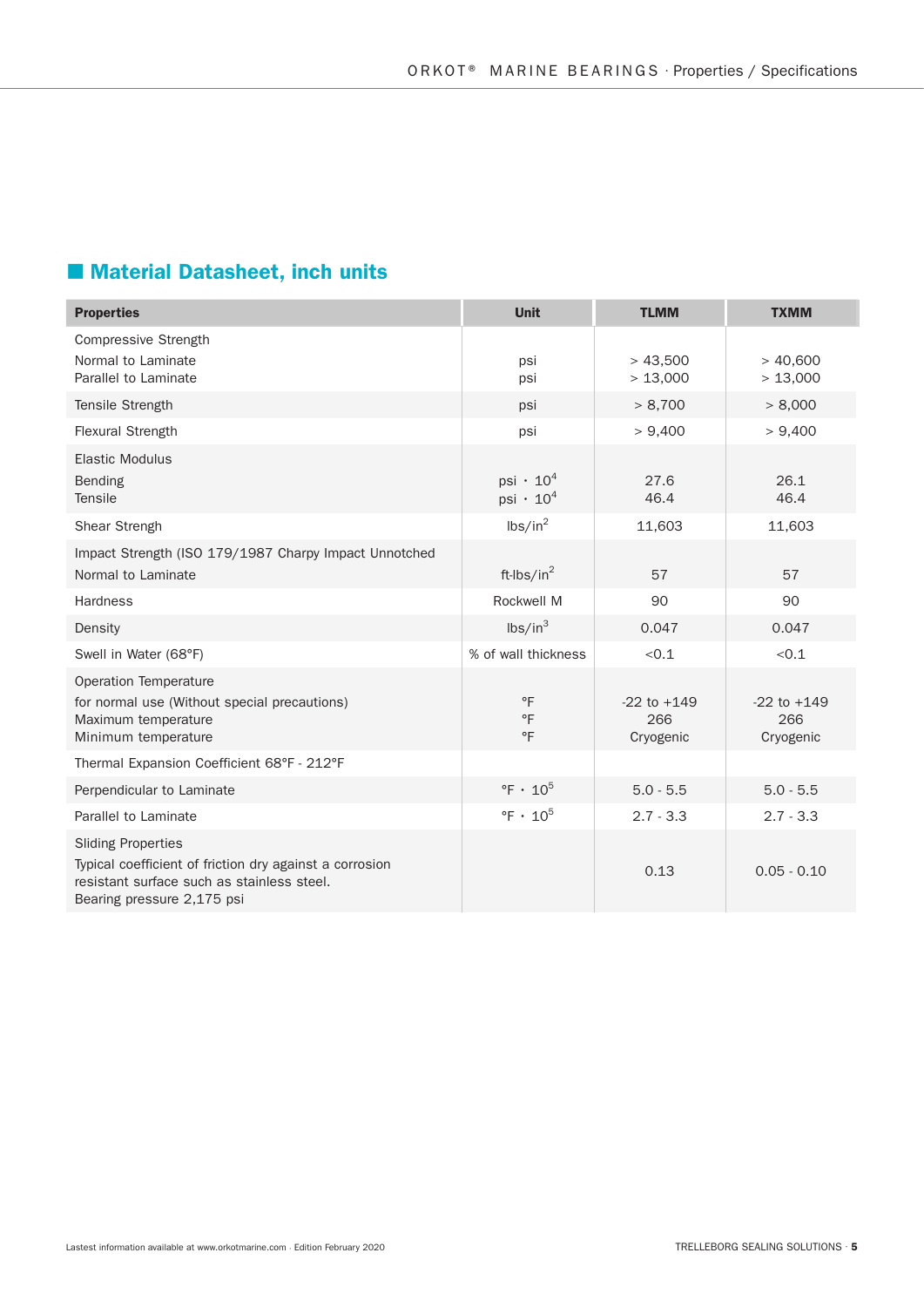#### Service and Support

Trelleborg Sealing Solutions have a team of experienced and highly skilled engineers who offer a full and complete service tailored to your specific requirements. Some aspects of this service are:

- Recommendations on adapting our bearings to specific environmental and operational conditions.
- Calculation of bearing dimensions for pre-despatch or on site machining
- Technical assistance with bearing installations
- Full technical backup and support throughout the service life of the bearing
- 24 hour emergency support

This extensive support service is complimented by a comprehensive range of technical documentation and the Orkot® Marine Bearings calculation program.

### **NebSite**

Visit our website on: www.orkotmarine.com for general and technical information on Orkot® Marine Bearings products and applications. You will be able to view and download certificates, literature and other documents.

## **Norld Wide Availability**

Orkot® Marine Bearings distribution network is set up to meet the urgent demands of modern ship repairing. Standard Orkot® TLM Marine tubes, which can be shipped the same day, are stocked world wide by local distributors in the major ship repairing centres. These are backed up by additional large stocks in our manufacturing plants.

Our modern, well equipped facilities can manufacture specific sizes of raw material in both tube and sheet form for despatch within 24 hours. They can also supply a full range of finishedmachined products quickly and economically, including:

- Plain bearings
- Flanged bearings
- Grooved bearings
- Staves
- Thrust bearings
- Spherical bearings
- Wear rings
- Pads
- Strips
- Washers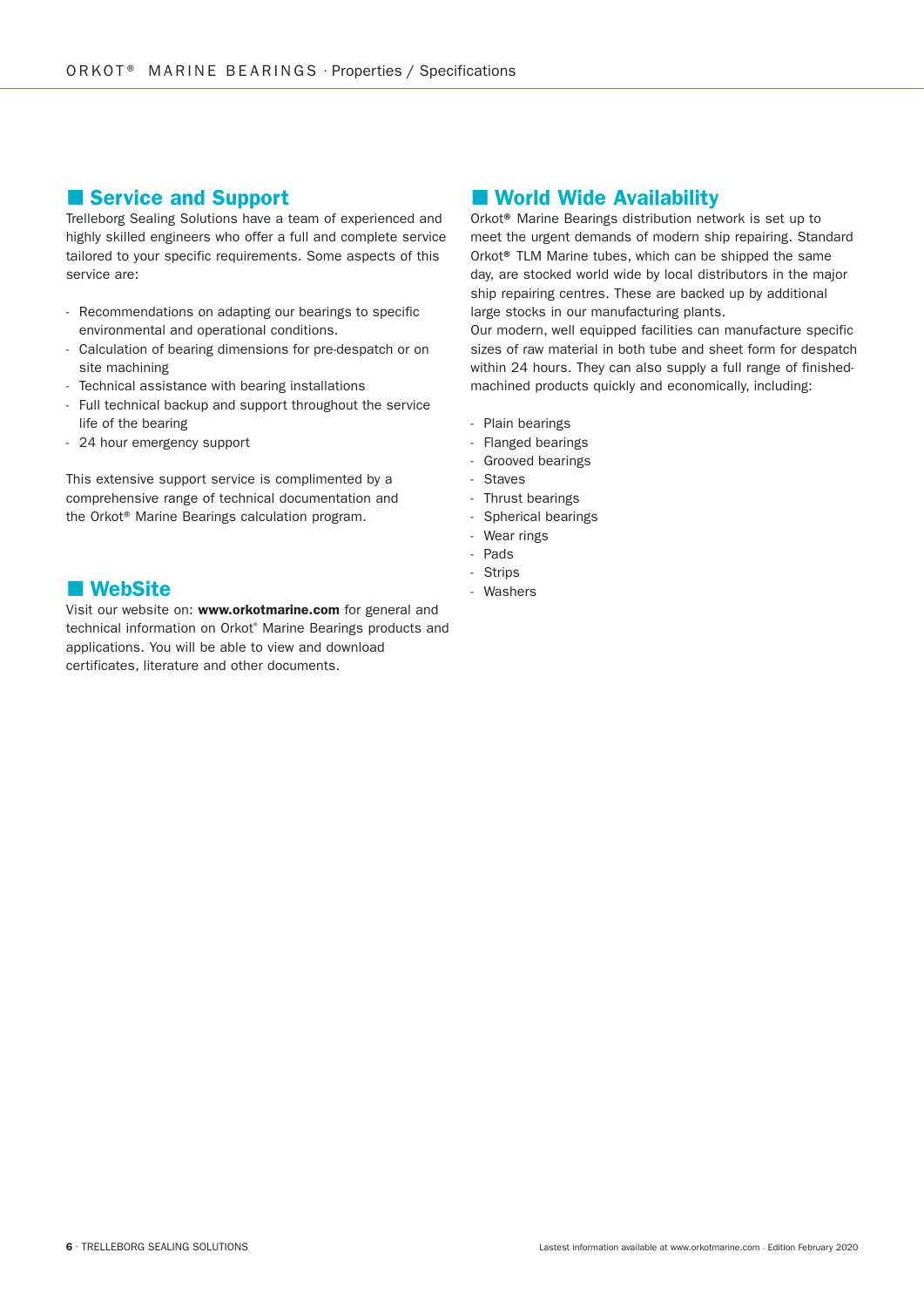## **Marine Stock Tube Sizes**

## Table 3: Tube mm (Available in Europe and Asia)

| <b>European Part Number</b> | <b>OD</b><br>(mm) | ID<br>(mm) | Length<br>(mm) | Weight<br>(kg) | <b>OD</b><br>(inch) | ID<br>(inch) | Length<br>(inch) | Weight<br>(lbs) |
|-----------------------------|-------------------|------------|----------------|----------------|---------------------|--------------|------------------|-----------------|
| <b>TLM 13</b>               | 95                | 47.6       | 500            | 3.5            | 3.7                 | 1.9          | 19.7             | 7.7             |
| <b>TLM 21</b>               | 118               | 66.7       | 500            | 4.9            | 4.6                 | 2.6          | 19.7             | 10.8            |
| <b>TLM 22</b>               | 150               | 88.9       | 500            | 7.5            | 5.9                 | 3.5          | 19.7             | 16.5            |
| <b>TLM 23A</b>              | 170               | 108        | 500            | 8.8            | 6.7                 | 4.3          | 19.7             | 19.4            |
| <b>TLM 23</b>               | 190               | 120.7      | 600            | 12.5           | 7.5                 | 4.8          | 23.6             | 27.6            |
| <b>TLM 24</b>               | 230               | 146.1      | 700            | 21.9           | 9.1                 | 5.8          | 27.6             | 48.3            |
| <b>TLM 26</b>               | 305               | 177.8      | 780            | 49.1           | 12.0                | 7.0          | 30.7             | 108.2           |
| <b>TLM 29</b>               | 370               | 235        | 650            | 53.3           | 14.6                | 9.3          | 25.6             | 117.5           |
| <b>TLM 29A</b>              | 400               | 270        | 650            | 57.8           | 15.7                | 10.6         | 25.6             | 127.4           |
| <b>TLM 31</b>               | 445               | 295        | 570            | 64.6           | 17.5                | 11.6         | 22.4             | 142.4           |
| <b>TLM 32</b>               | 480               | 381        | 590            | 51.4           | 18.9                | 5.0          | 23.2             | 113.3           |
| <b>TLM 34</b>               | 520               | 403        | 700            | 77.2           | 20.5                | 15.9         | 27.6             | 170.2           |
| <b>TLM 36</b>               | 595               | 450        | 710            | 110.0          | 23.4                | 17.7         | 28.0             | 242.5           |
| <b>TLM 39</b>               | 650               | 500        | 800            | 134.0          | 25.6                | 19.7         | 31.5             | 295.4           |
| <b>TLM 42</b>               | 735               | 600        | 840            | 154.0          | 28.9                | 23.6         | 33.1             | 339.5           |

## Table 4: Tube inch (Available in the Americas)

| <b>TSS Part Number</b> | ID<br>(inch) | <b>OD</b><br>(inch) | Length<br>(inch) | Weight<br>(lbs) | ID<br>(mm) | <b>OD</b><br>(mm) | Length<br>(mm) | Weight<br>(kg) |
|------------------------|--------------|---------------------|------------------|-----------------|------------|-------------------|----------------|----------------|
| HTND000600TLMM         | 0.313        | 1.000               | 12               | 0.40            | 7.94       | 25.40             | 304.80         | 0.18           |
| HTND000601TLMM         | 0.375        | 1.500               | 12               | 0.93            | 9.53       | 38.10             | 304.80         | 0.42           |
| HTND000602TLMM         | 0.500        | 2.000               | 24               | 3.32            | 12.70      | 50.80             | 609.60         | 1.51           |
| HTND000603TLMM         | 0.500        | 3.000               | 24               | 7.75            | 12.70      | 76.20             | 609.60         | 3.51           |
| HTND000604TLMM         | 0.750        | 3.500               | 24               | 10.35           | 19.05      | 88.90             | 609.60         | 4.69           |
| HTND000605TLMM         | 1.000        | 4.000               | 24               | 13.28           | 25.40      | 101.60            | 609.60         | 6.02           |
| HTND000606TLMM         | 1.500        | 4.500               | 24               | 15.94           | 38.10      | 114.30            | 609.60         | 7.23           |
| HTND000607TLMM         | 2.000        | 5.000               | 24               | 18.60           | 50.80      | 127.00            | 609.60         | 8.43           |
| HTND000608TLMM         | 2.000        | 6.000               | 24               | 28.34           | 50.80      | 152.40            | 609.60         | 12.85          |
| HTND000609TLMM         | 2.500        | 4.500               | 24               | 12.40           | 63.50      | 114.30            | 609.60         | 5.62           |
| HTND000610TLMM         | 3.000        | 6.000               | 24               | 23.91           | 76.20      | 152.40            | 609.60         | 10.84          |
| HTND000611TLMM         | 3.500        | 7.000               | 24               | 32.54           | 88.90      | 177.80            | 609.60         | 14.76          |
| HTND000612TLMM         | 5.000        | 8.000               | 24               | 34.53           | 127.00     | 203.20            | 609.60         | 15.66          |
| HTND000613TLMM         | 6.000        | 11.000              | 24               | 75.27           | 152.40     | 279.40            | 609.60         | 34.14          |
| HTND000614TLMM         | 7.500        | 12.000              | 24               | 77.70           | 190.50     | 304.80            | 609.60         | 35.24          |
| HTND000615TLMM         | 9.000        | 14.000              | 24               | 101.83          | 228.60     | 355.60            | 609.60         | 46.19          |
| HTND000616TLMM         | 11.000       | 16,000              | 24               | 119.54          | 279.40     | 406.40            | 609.60         | 54.22          |
| HTND000617TLMM         | 13,000       | 18,000              | 24               | 137.25          | 330.20     | 457.20            | 609.60         | 62.26          |
| HTND000618TLMM         | 15,000       | 20,000              | 24               | 154.96          | 381.00     | 508.00            | 609.60         | 70.29          |
| HTND000619TLMM         | 17,000       | 22,000              | 24               | 172.67          | 431.80     | 558.80            | 609.60         | 78.32          |
| HTND000620TLMM         | 19,000       | 24.000              | 24               | 190.38          | 482.60     | 609.60            | 609.60         | 86.35          |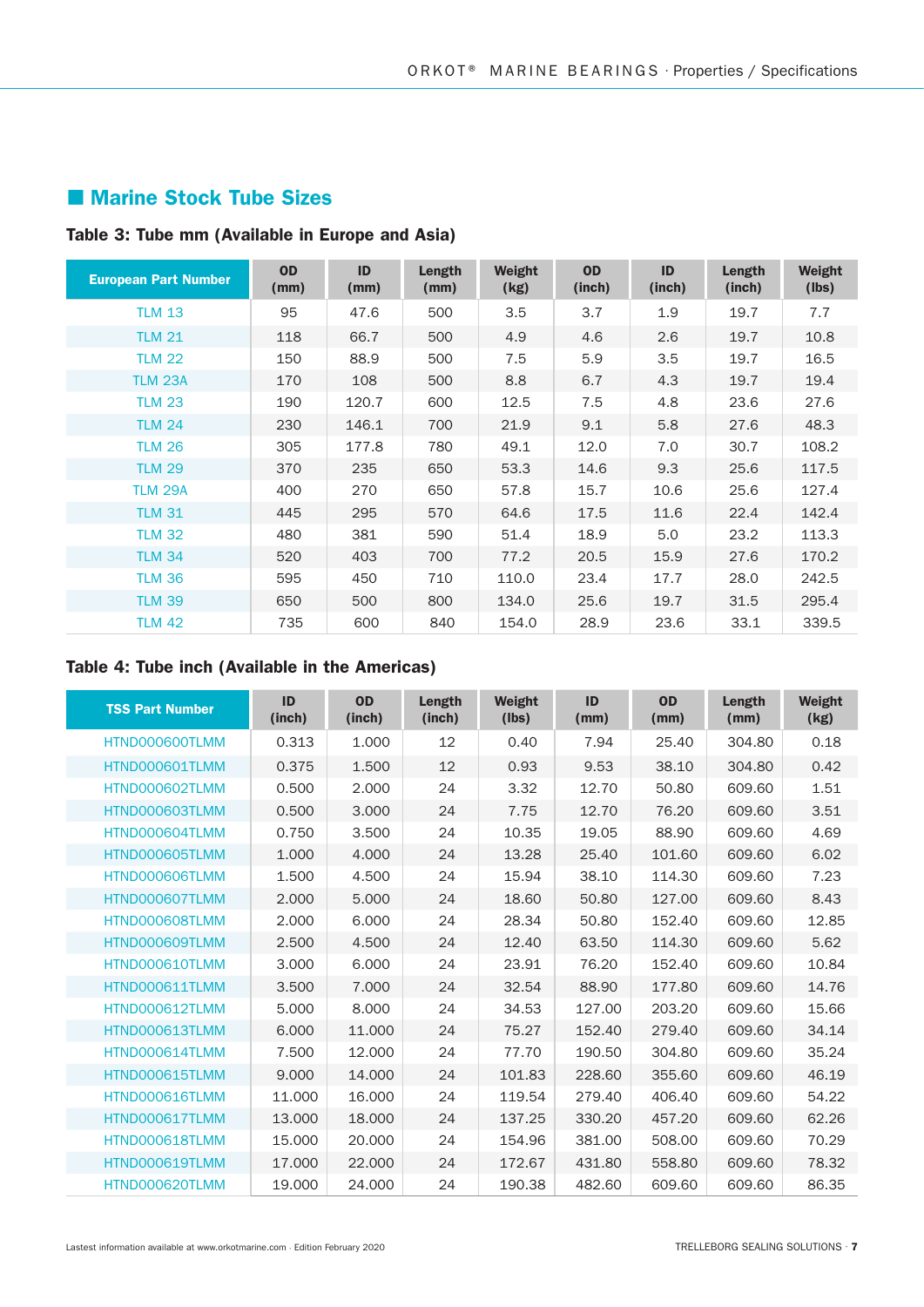## **Marine Stock Sheet Sizes**

#### Table 5: Sheet inches (Available in the Americas)

| <b>TSS Part Number</b> | <b>Width</b><br>(inch) | Length<br>(inch) | <b>Thickness</b><br>(inch) | Weight<br>(lbs) | <b>Width</b><br>(mm) | Length<br>(mm) | <b>Thickness</b><br>(mm) | Weight<br>(kg) |
|------------------------|------------------------|------------------|----------------------------|-----------------|----------------------|----------------|--------------------------|----------------|
| HPND000100TLMM         | 24                     | 48               | 0.125                      | 6.77            | 609.60               | 1219.20        | 3.18                     | 3.07           |
| HPND000101TLMM         | 24                     | 48               | 0.250                      | 13.54           | 609.60               | 1219.20        | 6.35                     | 6.14           |
| HPND000102TLMM         | 24                     | 48               | 0.375                      | 20.30           | 609.60               | 1219.20        | 9.53                     | 9.21           |
| HPND000103TLMM         | 24                     | 48               | 0.500                      | 27.07           | 609.60               | 1219.20        | 12.70                    | 12.28          |
| HPND000104TLMM         | 24                     | 48               | 0.625                      | 33.84           | 609.60               | 1219.20        | 15.88                    | 15.35          |
| HPND000105TLMM         | 24                     | 48               | 0.750                      | 40.61           | 609.60               | 1219.20        | 19.05                    | 18.42          |
| HPND000106TLMM         | 24                     | 48               | 0.875                      | 47.38           | 609.60               | 1219.20        | 22.23                    | 21.49          |
| HPND000107TLMM         | 24                     | 48               | 1.000                      | 54.14           | 609.60               | 1219.20        | 25.40                    | 24.56          |

## Standard Production Capacity Guidelines

Trelleborg Sealing Solutions can manufacture parts within the following guidelines. For custom solutions, contact your local Trelleborg Sealing Solutions marketing company.

- Tube products up to 2,250 mm (89 inches) outside diameter and 1,290 mm (51 inches) long
- Sheets products up to 1,200 mm (47 inches) wide and 3,000 mm (118 inches) long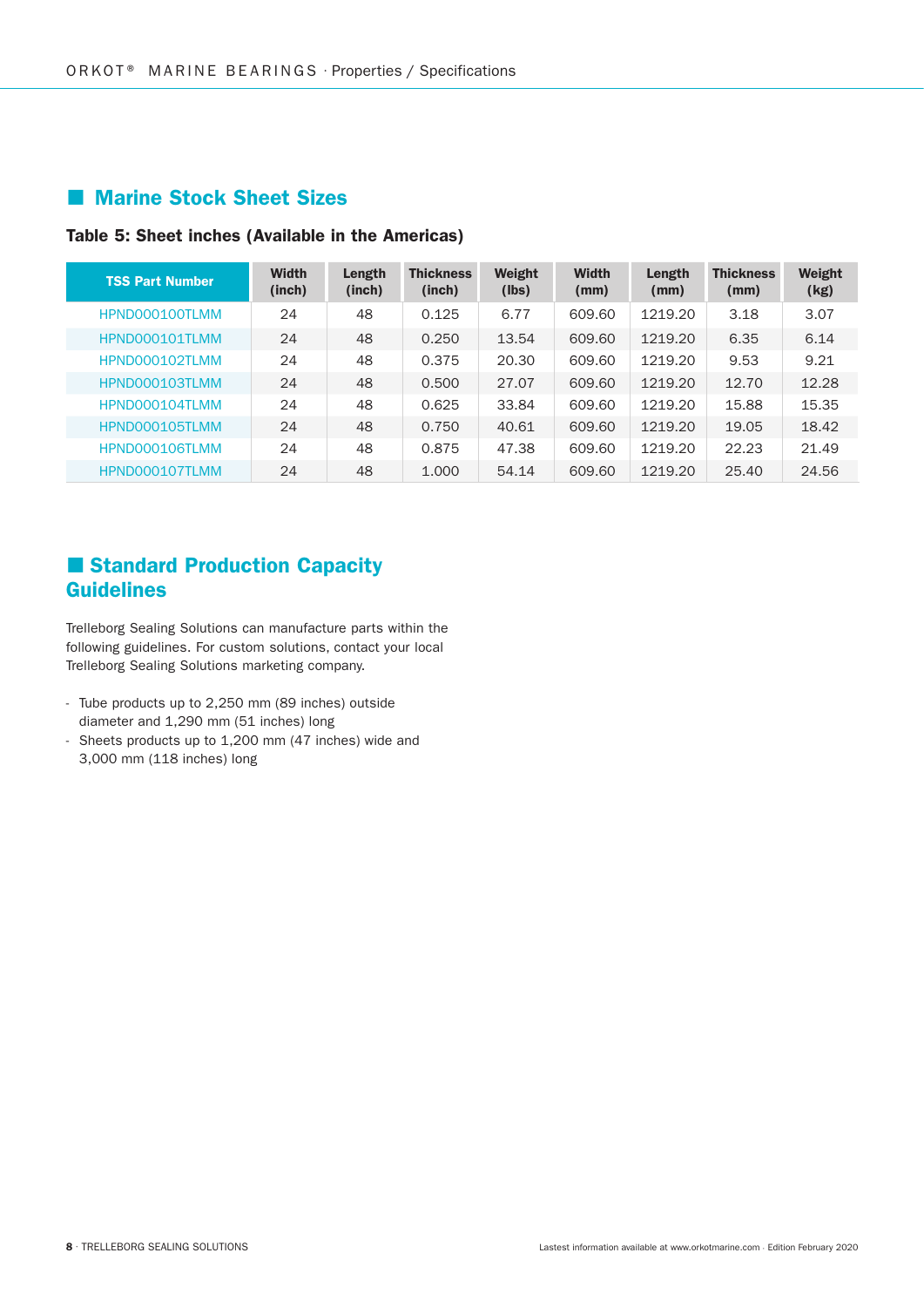## **Rudder Bearings**

This section provides general advice on rudder bearing design. It also provides the information required to allow the user to calculate the machining sizes of a rudder bearing before and after fitting.

Alternatively, please feel free to contact Trelleborg Sealing Solutions to provide advice on the machine sizes.

Prior to carrying out any calculation, the following information must be available:

- Minimum bearing operating temperature
- Approximate ambient temperature during machining
- Housing and shaft sizes with tolerances
- Any specific conditions which might affect the operation of the bearing, i.e. misalignment.

#### **Bearing Design Pressure**

Orkot® TLM Marine has global classification approval. Clearly, this is linked to the application and the other components involved. When looking only at the properties of Orkot® Marine bearings much higher loads can be sustained. Orkot® Marine bearings are in use in many other applications such as deck cranes, hatch cover slide pads, mooring systems and ship stabilisers operating at bearing pressures ranging from 25 up to 100 N/mm2 (3,626 up to 14,504 psi).

### **Material Selection**

Orkot® TLM Marine is the preferred material grade for rudder stock, pintle, neck and carrier bearings. It incorporates solid lubricants which enable dry running to ensure outstanding wear life for all rudder bushes operating above or below the draft line. The material will operate without lubrication at pressures of 30 N/mm2 (4,351 psi) for short periods and has been tested at pressures of 14.5 N/mm2 (2,103 psi) with a velocity of 1.3 m/min (4.3 ft/min) for 1.5 million cycles with minimum lubrication. Orkot® TXM Marine is a high performance material which exhibits lower friction and wear properties than our TLM Marine grade. It is approved to operate without lubrication in rudder bearing applications and has been tested, with lubrication against stainless steel for submarine steering gear at 57 N/mm2 at 1 m/min (8,267 psi at 3.3 ft/min).

## **Lubrication**

Water, grease or oil can provide bearing lubrication depending on the application. No axial grooves are required with lubricated rudder bearings. Orkot® TLM Marine rudder bearings are capable of intermittent dry running against K-Monel®, Inconel® 625, Stellite®, duplex stainless and suitable corrosion resistant stainless steels.

## **Housing and Shaft Requirements**

#### **HOUSING**

The bearing housing internal diameter, particularly on refits, should be measured in at least three positions along its length. At least two measurements should then be taken at 90 degrees to each other in the radial plane and the resultant figures used to obtain the average diameters of each position. If the housing is oval or tapered Orkot® can still be used if the problem is not excessive: 0.1 mm per 100 mm (0.004 inches per 4 inches). The material has some elasticity, but it will not compensate for severe wear. It should be noted that the bearing will take the shape of the housing when fitted with an interference. Edge effects increase local stresses, which shall not exceed 80 N/mm².

The housing should be provided with an adequate chamfer to prevent shaving the bearing when press fitting. Classification guidance notes consider a bearing effectively secured when additional stoppers are arranged to prevent bearings from rotation or axial movement. Retention can be achieved by a shoulder in the housing, keeper plate, keys or threaded fasteners. The following diagram shows a bearing axially retained by a shoulder and keeper plate.



Figure 1: Fitted bearing

#### SHAFT

The shaft or liner surface in contact with an Orkot® Marine bearing when running dry or lubricated by water shall be of corrosion resistant material. Suitable materials are seawater corrosion resistant stainless steel, phosphor bronze, gunmetal, Inconel® 625 and Stellite®, ideally with a hardness over 250HV.

The shaft should be smooth, without cutting edges. The ideal shaft surface finish is between 0.1 and 0.8 Ra um or 4 and 32 Ra micro inches.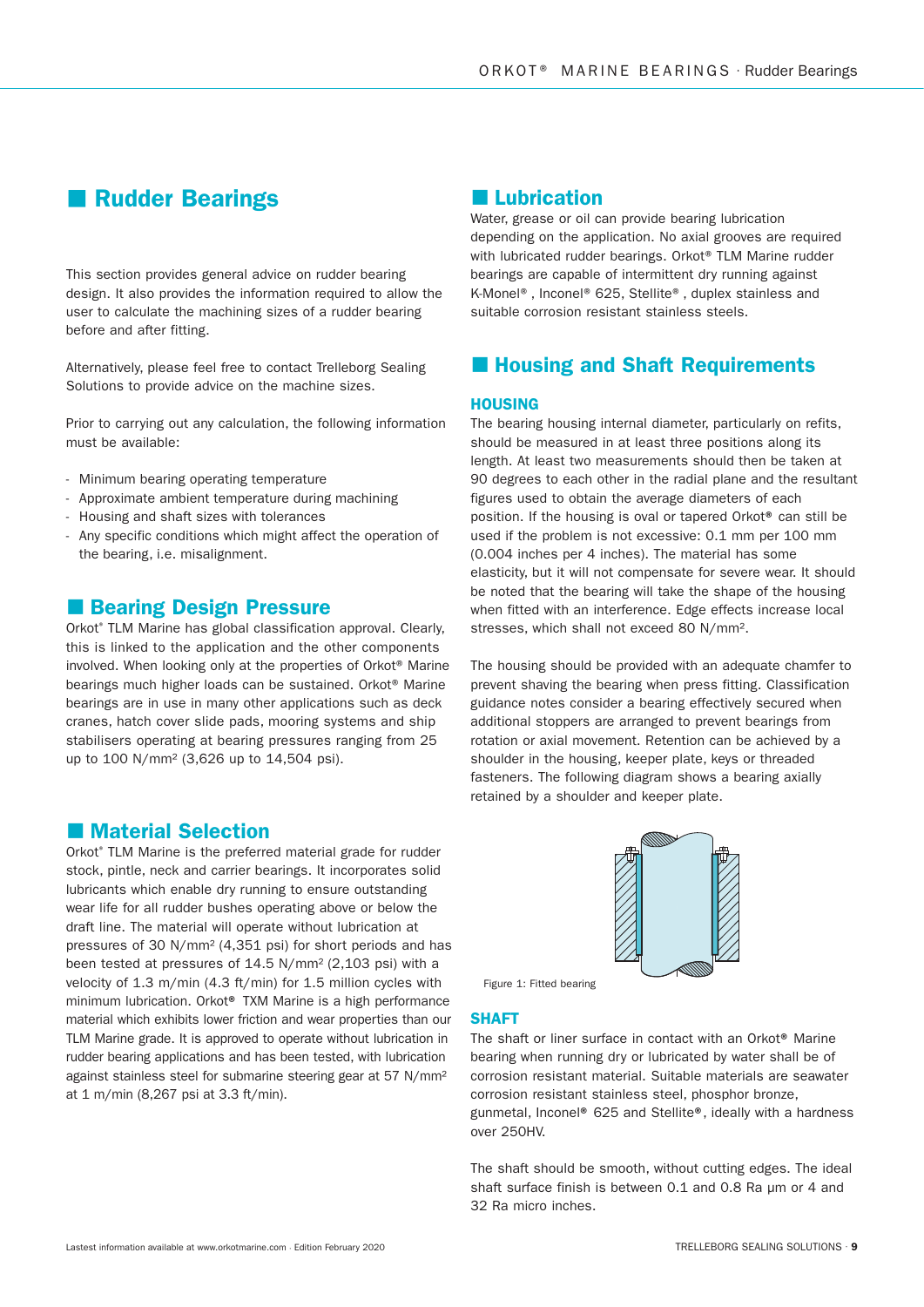## **Design**

#### Wall Thickness

Normally in refits, the wall thickness of the bearing is fixed by the shaft and housing dimensions.

For new bearing designs the optimum wall thickness should be calculated as:

#### 0.035 x shaft diameter  $+ 2$  mm (0.08 inches)

Any bearing design with a wall thickness below this value should always be checked by our engineering department to ensure it meets our minimum requirements.

It should be noted that when an Orkot® Marine bearing of the optimum thickness is fitted into a housing the interference is reflected as a reduction of the bearings internal diameter after fitting, i.e. the wall thickness before and after fitting will normally remain constant. Bearings with thicker than optimum walls may give less bore closure.

#### BEARING INTERFERENCE

Compared with metal equivalents, polymer bearings require greater interference to secure full contact between bearing and housing surfaces at minimum operation temperatures. Full bearing support optimizes the transfer of forces from the shaft to the housing.

Tables 6, 7, 8 and 9 show the various values for "m" and "c" that are required to calculate the recommended interference for Orkot® Marine rudder bearings. These values depend on the minimum operating temperature of the bearing and the temperature of the machine shop at the time of machining.

Once these values have been obtained from the tables they can be entered into the following equation in order to calculate the required interference:

#### Interference =  $(m \times$  Housing ID) + c

Once an interference value has been calculated it can be entered into the Marine Bearing Calculation. The interference of any bearing design with a wall thickness below our recommendation should be checked by our engineering department.

#### BEARING CALCULATION VARIABLES

#### Table 6

| <b>Operating</b><br>Temp |         | Value of "m"<br>Machining Temperature (°C) |         |         |         |         |         |  |
|--------------------------|---------|--------------------------------------------|---------|---------|---------|---------|---------|--|
| $(^{\circ}C)$            | 0       | 5                                          | 10      | 15      | 20      | 25      | 30      |  |
| 0                        | 0.00131 | 0.00155                                    | 0.00178 | 0.00202 | 0.00225 | 0.00249 | 0.00273 |  |
| $-10$                    | 0.00178 | 0.00202                                    | 0.00225 | 0.00249 | 0.00273 | 0.00296 | 0.00320 |  |
| $-20$                    | 0.00229 | 0.00253                                    | 0.00277 | 0.00300 | 0.00324 | 0.00347 | 0.00371 |  |
| $-30$                    | 0.00291 | 0.00311                                    | 0.00331 | 0.00351 | 0.00371 | 0.00391 | 0.00411 |  |

#### Table 8

| <b>Operating</b><br><b>Temp</b> |         | Value of "m"<br><b>Machining Temperature (°F)</b> |         |         |         |         |         |  |
|---------------------------------|---------|---------------------------------------------------|---------|---------|---------|---------|---------|--|
| $(^{\circ}F)$                   | 32      | 41                                                | 50      | 59      | 68      | 77      | 86      |  |
| 32                              | 0.00131 | 0.00155                                           | 0.00178 | 0.00202 | 0.00225 | 0.00249 | 0.00273 |  |
| 14                              | 0.00178 | 0.00202                                           | 0.00225 | 0.00249 | 0.00273 | 0.00296 | 0.00320 |  |
| $-4$                            | 0.00229 | 0.00253                                           | 0.00277 | 0.00300 | 0.00324 | 0.00347 | 0.00371 |  |
| $-22$                           | 0.00291 | 0.00311                                           | 0.00331 | 0.00351 | 0.00371 | 0.00391 | 0.00411 |  |

#### Table 7

Table 9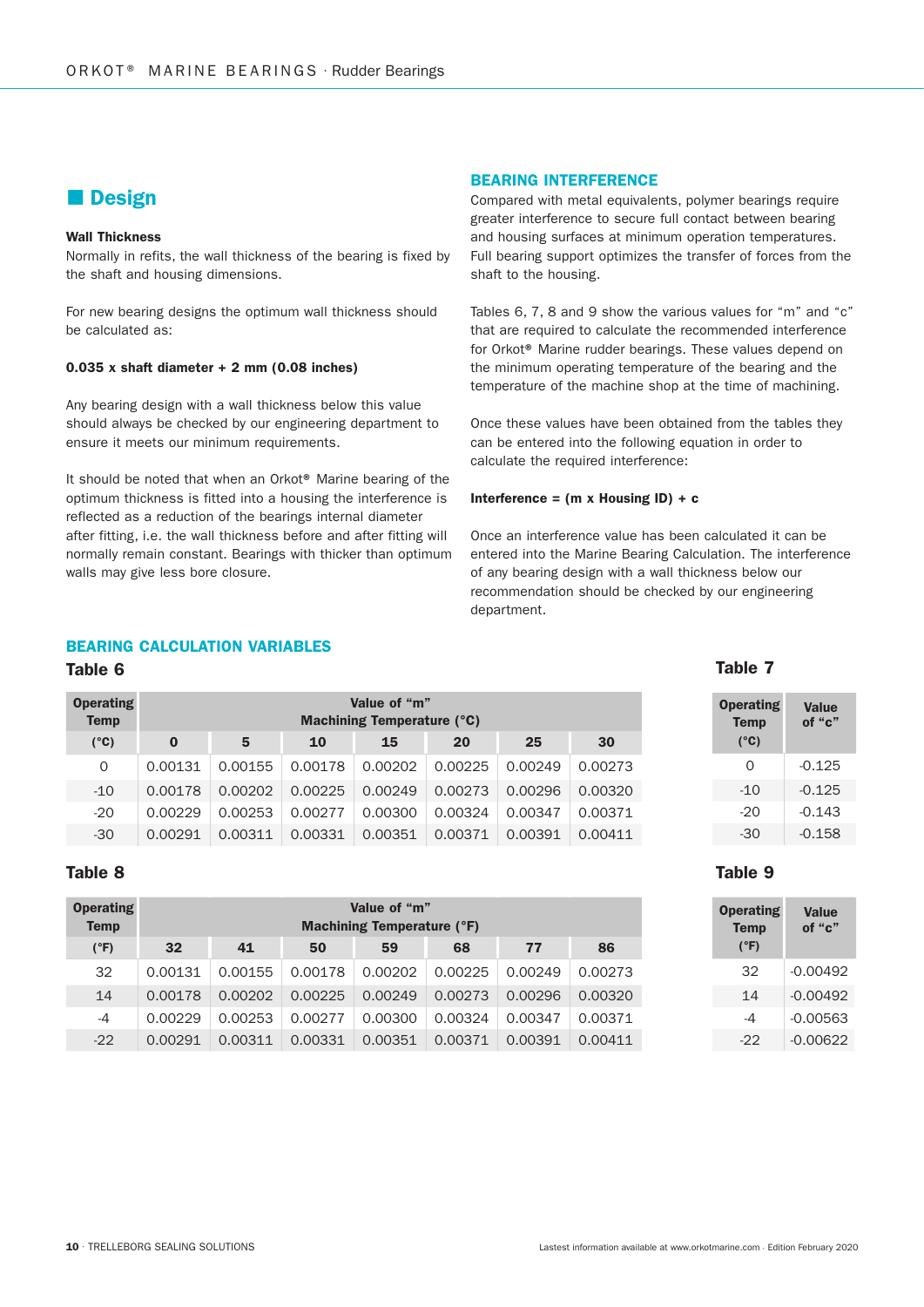#### BEARING CLEARANCE

The minimum recommended bearing clearance for an Orkot® Marine rudder bearing can be established using Figures 2 and 3. The lower line indicates the minimum clearances which we recommend where alignment is good and housing distortion low. The upper line is based on typical classification minimum clearances. For example, Lloyds Register specifies 0.002d + 1.0mm (0.04 inches) but not less than 1.5 mm (0.06 inches) mm for synthetic bearings. Where Classification Societies, other than Lloyds Register, allow, the mean clearance between the upper and lower lines on the graph can be used. This is based on the Unified requirement UR S10 of IACS OF  $0.001$  D + 1 mm  $(0.04)$ inches) minimum clearance but not less than 1.5 mm (0.06 inches) with an additional allowance for water swell and thermal expansion. Our rudder bearing calculation program Issue 8 and later defaults to this clearance. Where the Classification Society rules are not applied, it is suggested that a clearance is selected from between these two lines





Figure 3: Bearing starting clearance in inches

The equations of the slopes on these graphs are as follows and allow calculation of the clearance figure.

#### **Metric**

- Upper slope (Typical classification minimum): Clearance =  $(0.002 \times \text{Shaft Diameter}) + 1.0$
- Lower slope (Orkot<sup>®</sup> recommended minimum): Clearance =  $(0.002 \times \text{Shaft Diameter}) + 0.1$
- Mean between the two slopes (Typically used in Orkot<sup>®</sup> Marine Bearings calculations): Clearance =  $(0.002 \times \text{Shaft Diameter}) + 0.55$

#### Inch

Table 10

- Upper slope (Typical classification minimum): Clearance =  $(0.002 \times \text{Shaft Diameter}) + 0.04$
- Lower slope (Orkot® recommended minimum): Clearance =  $(0.002 \times \text{Shaft Diameter}) + 0.004$
- Mean between the two slopes (Typically used in Orkot<sup>®</sup> Marine Bearings calculations): Clearance =  $(0.002 \times \text{Shaft Diameter}) + 0.022$

Once a clearance value has been calculated it can be entered into the Marine Bearing Calculation.

#### **Machining Tolerance**

The following tables show the machining tolerances that can be achieved when machining rudder bearings. These can be substituted into the calculation with your own machining tolerance should they differ from those stated.

Once machining tolerance values have been selected they can be entered into the Marine Bearing Calculation to work out the machining dimensions.

#### RECOMMENDED MACHINING TOLERANCE Figure 2: Bearing starting clearance in mm<br> **OD AND ID FOR ORKOT®**

Diameter OD and ID mm **Tolerance** Band mm 1 - 100 0.10 101 - 300 0.15 301 - 500 0.20 501 - 900 0.25 above 900 0.40 Diameter OD and ID inch **Tolerance** Band inch  $0 - 4$  0.004 4 - 12 0.006  $12 - 20$  0.008 20 - 36 0.010 above 36 0.016

Table 11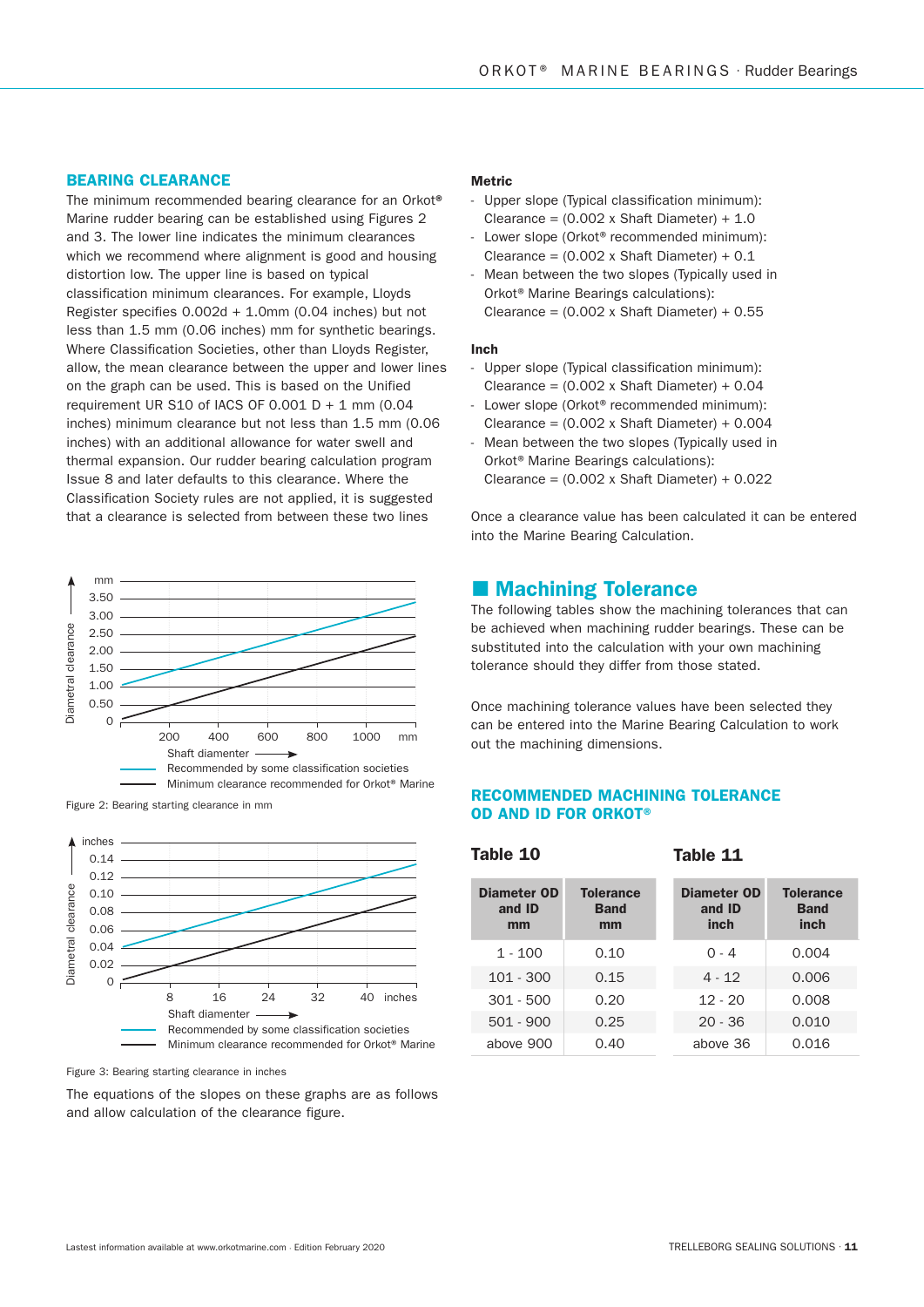# **Water Lubricated Stern** Tube Bearings

This section provides general advice on stern tube bearing design. It will also provide the information required to allow the user to calculate stern tube bearing dimensions before and after fitting.

Page 26 contains a blank for you to complete your own calculation.

Prior to carrying out any calculation, the following information must be available:

- Housing and shaft sizes with tolerances
- Approximate ambient temperature during machining
- Any specific conditions which might affect the operation of the bearing, i.e. misalignment.

#### **Bearing Design Pressure**

Water-lubricated propeller shaft bearings need to operate hydrodynamically, i.e the shaft speed should be sufficient to generate a water film to separate the shaft from the bearing. The design of these bearings is governed by the length to shaft diameter ratio which can vary from 4:1 to 2:1 depending on the bearing position and upon approval from the classification societies. Most classification societies apply a ratio of 2:1 for Orkot® Marine grades. Full copies of the certificates are available on our website: www.orkotmarine.com.

#### **Material Selection**

It should be noted that Orkot® materials are not suitable for use in high speed grease or oil lubricated stern shaft systems.

Orkot® TLM Marine is suitable for the majority of water-Lubricated stern tube systems.

Orkot® TXM Marine is especially suitable for low shaft velocities i.e. naval surface ship and submarine stern shafts.

#### **Shaft Requirements**

Orkot® Marine bearings can be used with most recognized shaft materials and are found to be compatible with gunmetal, phosphor bronze, Monel, Inconel® 625, 18/8 stainless steel.

If the bearing is subject to abrasive ingress, consideration should be given to the use of harder shaft liners or carbide coatings. Orkot® Marine Bearings tend to improve the surface finish during running. As with all bearings subject to the ingress of abrasive particles, life can be reduced. For the stern tube bearings of a vessel operating under such conditions, a filtered water supply is recommended.

Orkot® TXMM will give a lower wear rate than TLMM in abrasive conditions.

A shaft surface finish below 0.8 µm (32 micro inches) Ra reduces bedding in wear.

#### **Design**

A number of bearing designs can be manufactured from Orkot® Marine grades for stern tube bearing, applications. The types in order of popularity are as follows:

#### MULTI GROOVE BEARING

This conventional bearing design has equi-spaced axial grooves to allow water to circulate and cool the bearing and to enable debris to pass through without causing damage to the shaft or bearing. This design is suitable for most vessels.

#### TWIN GROOVE BEARING

This bearing has two large axial grooves at 90 degrees to the static shaft loading position and allows superior hydrodynamic performance over a wide range of shaft velocities. It was developed from testing Orkot® TLM Marine bearings on a purpose designed shaft testing rig. The design allows for a hydrodynamic film to develop at low shaft velocities reducing friction and wear. Good hydrodynamic performance is obtained with shaft velocities as low as 25 m/min (82 ft/min). This design can also be used for vertical shaft water pumps for marine use.

#### SPECIAL DESIGNS

Special designs for naval applications that incorporate partial arc segmental bearings mounted in split bronze housings are also available.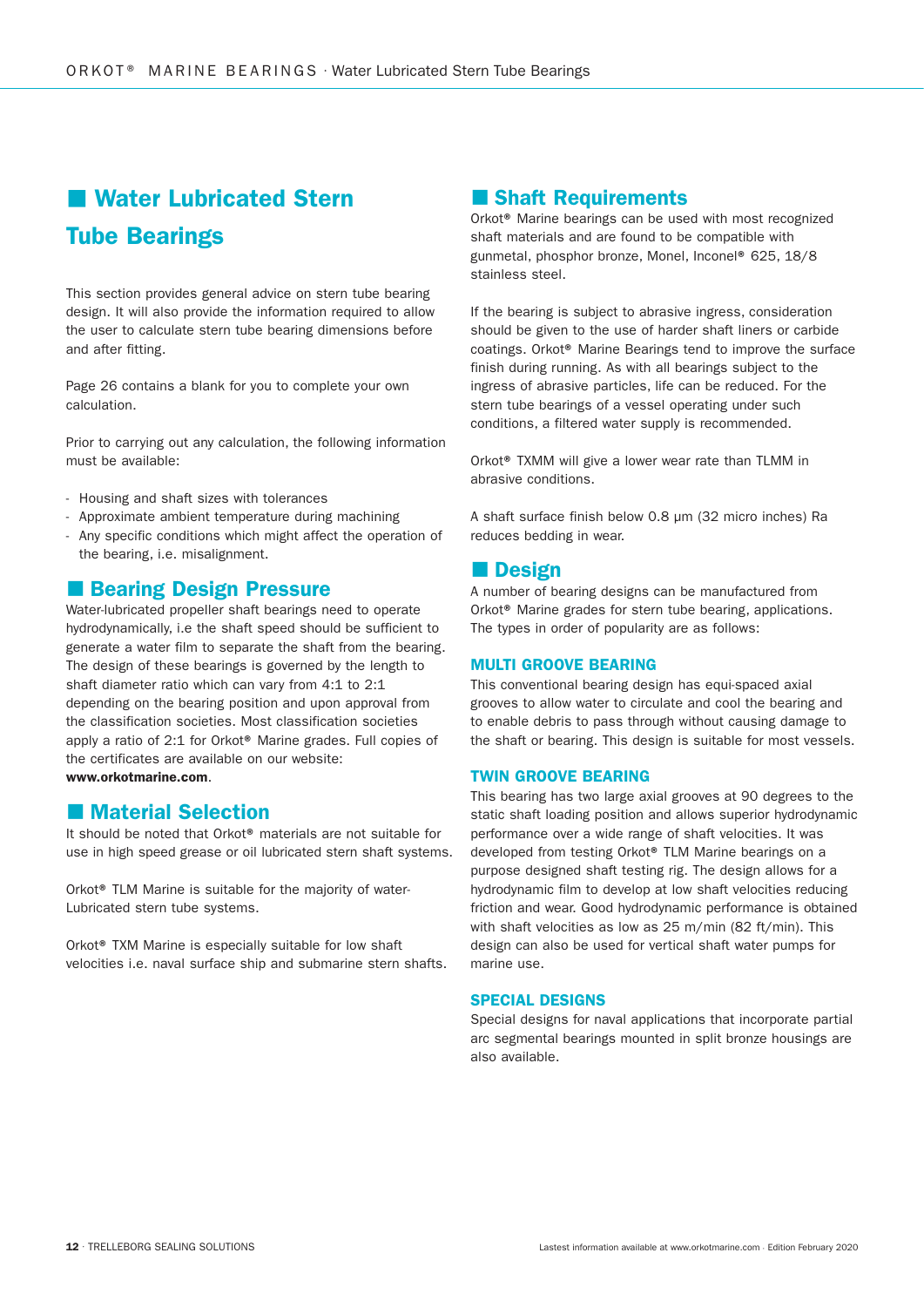#### **STAVES**

An alternative bearing design uses staves machined from Orkot® TLM Marine sheet or tubes. It should be noted that in refits the lignum vitae staves used in some vessels can be easily and more economically replaced with Orkot® TLM Marine multi-groove bearings. After removing the worn staves and keeper strips Orkot® bushes can be machined to suit the bronze carrier in the work shop or alternatively bored in situ.



Figure 5: Example of Coefficient of friction as function of shaft speed

#### Example:

Multi and twin groove designs can be manufactured as full or split bearings. Full bearings are normally fitted with an interference fit. This can be achieved by press fitting or freeze fitting. If more than one bearing is required to be fitted into a stern tube, care must be taken to ensure water grooves are in line with each other.

Where multi piece bearings join, a radial groove, similar in size to the bearings longitudinal grooves, should be machined in both bores at the abutment. These grooves ensure that an adequate water flow occurs even if the water grooves in the abutted bearings are not aligned correctly.

Split bearings should be assembled with an interference fit. If necessary this can be achieved using tapered keys.

Orkot® has developed various special split bearing designs for naval applications.

#### The length to a diameter ratio of an Orkot® Marine grade stern tube bearing should be held to 2:1 if possible. Today the majority of classification societies allow this, as longer bearings increase the problem of alignment. If classification rules require a longer bearing to be used, it is suggested that the bearing clearance at the forward end for the additional length, above the 2:1 shaft to diameter ratio, should be increased to provide a safety bearing. This can reduce the risk of misalignment and is illustrated in figure 6.



Figure 6: Long bearing with increased clearance "safety bearing"

#### WATER FLOW RATE

A water flow rate of 0.12 liters per minute per mm of shaft diameter is required or 0.8 gallons per minute per inch of shaft diameter.

Bracket bearings, which are fully submerged, do not rely on a forced water supply with controlled flow rate, but draw water directly from its environment.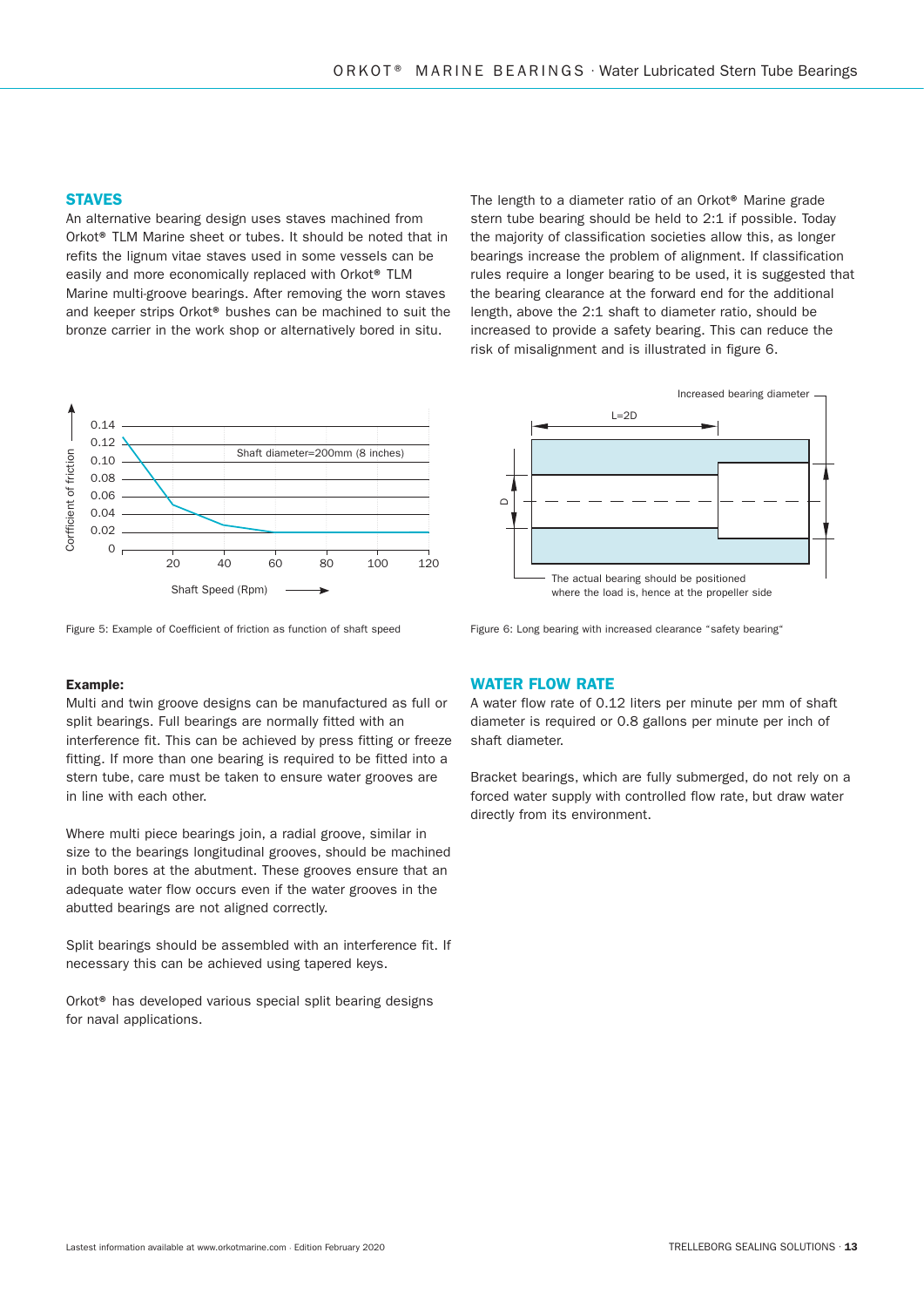#### **Machining Tolerance**

The following tables show the standard machining tolerances by Trelleborg Sealing Solutions when machining stern tube bearings. These can be substituted in the calculation with your own machining tolerance should they differ from those stated.

Warning: Please note that the Orkot<sup>®</sup> Marine Bearing calculation is set up as standard to calculate rudder bearing dimensions. As such, the standard machining tolerance figures given must be changed to those stated in this section.

Once machining tolerance values have been selected they can be entered into the Marine Bearing Calculation to work out the machining dimensions.

#### Table 14: Recommended Machining Tolerance OD and ID for Orkot® Propeller Shaft Bearings - Metric

| Diameter OD and ID<br>mm | <b>Tolerance Band</b><br>mm |
|--------------------------|-----------------------------|
| 1 - 100                  | 0.10                        |
| $101 - 300$              | 0.15                        |
| $301 - 500$              | 0.20                        |
| $501 - 900$              | 0.25                        |
| above 900                | 0.40                        |

#### Table 15: Recommended Machining Tolerance OD and ID for Orkot® Propeller Shaft Bearings - Inch

| Diameter OD and ID<br>inch | <b>Tolerance Band</b><br>inch |
|----------------------------|-------------------------------|
| $0 - 4$                    | 0.004                         |
| $4-12$                     | 0.006                         |
| 12-20                      | 0.008                         |
| 20-36                      | 0.010                         |
| above 36                   | 0.016                         |

#### Note:

These tolerances are for guidance only. Reducing them will reduce the maximum clearance after fitting. It is important that the roundness tolerance is maintained when chocking compounds are used.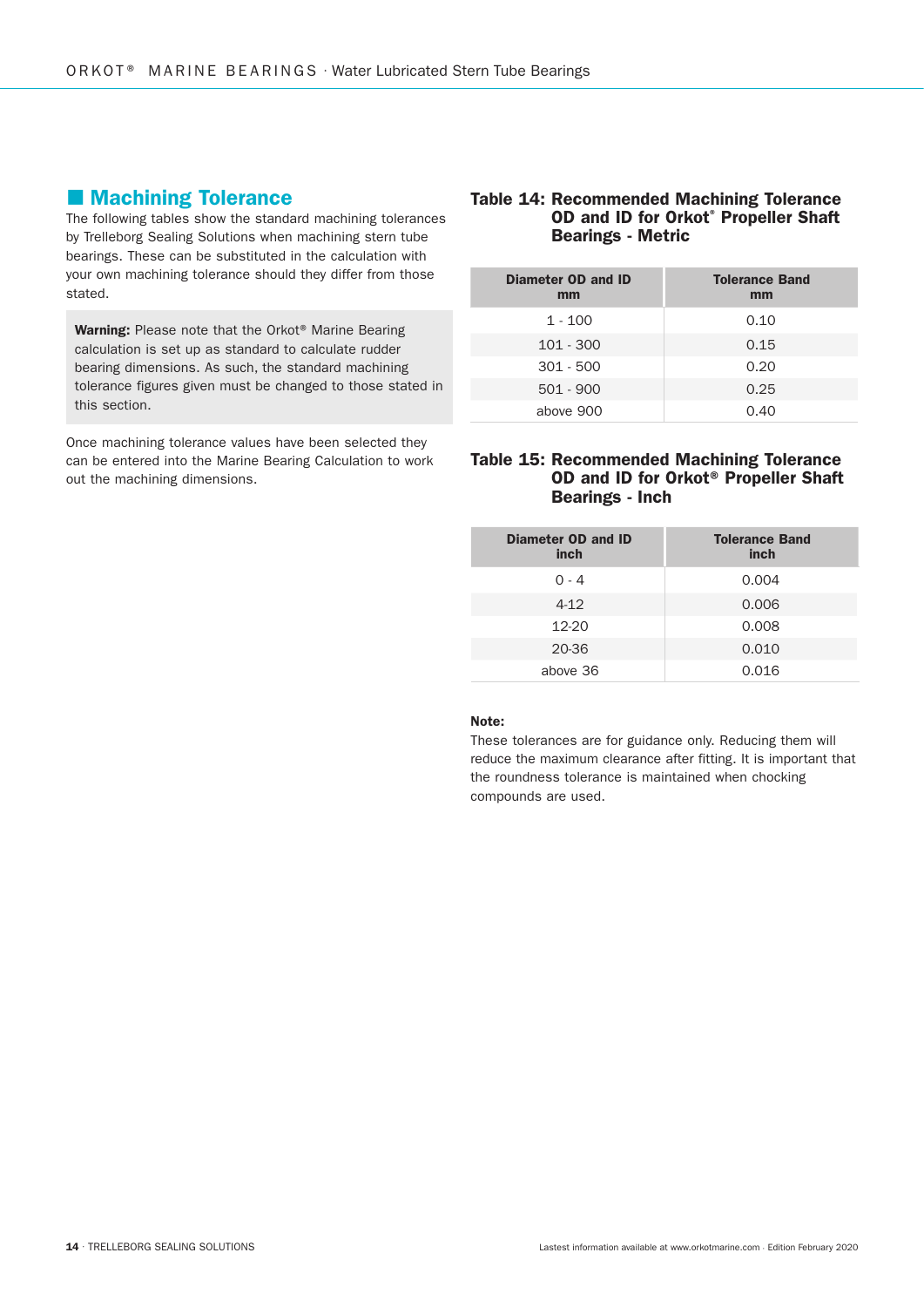## **I**Installation

#### **Fitting Methods**

Orkot<sup>®</sup> Marine Bearings can be fitted using any one of the following methods:

- Freeze fitting
	- Method 1: Using liquid nitrogen (immersion method)
	- Method 2: Using liquid nitrogen (vapor method)
	- Method 3: Using dry ice and alcohol
- Press fitting
- Bonding
- Mechanical fixings

Classification guidance notes consider a bearing effectively secured when additional physical stoppers are arranged to prevent bearings from rotation or axial movement.

#### FREEZE FITTING

This is a fast and efficient assembly method for an Orkot® Marine bearing. The thermal properties of the material allow a good clearance between the bearing and housing when frozen and the material does not become brittle at cryogenic temperatures.

#### Note:

Extreme care should be taken when using liquid nitrogen to avoid severe burns. Adequate ventilation should be provided because oxygen is depleted when gassing occurs in confined spaces. Suppliers of the products will provide a data sheet advising on its use.

#### USING LIQUID NITROGEN (IMMERSION METHOD)

A suggested procedure for method 1 is as follows:

- 1. Check the outer diameter (OD) of the bearing in at least 3 positions around the top, middle and bottom (a total of 9 measurements) making a note of the largest figure recorded.
- 2. Check the internal diameter (ID) of the housing in at least 3 positions around the top, middle and bottom (a total of 9 measurements) making a note of the smallest figure recorded.
- 3. Provide an insulated container capable of withstanding a temperature of -197°C (-320°F) and large enough to accommodate the bearing being fitted with enough clearance on the OD to facilitate the insertion and removal of the bearing.
- 4. Place the bearing inside the container and make efforts to reduce its internal volume. This can be done by sealing off un-used areas of the container or filling any voids with rough cut timbers. This will reduce the amount of liquid nitrogen that will be required.
- 5. Cover the bearing with the liquid nitrogen and maintain this level for the duration of the procedure. The nitrogen level will constantly drop as the liquid boils, turns to gas and escapes to the atmosphere. Use an insulated lid to cover the container when possible. Once the liquid stops boiling and settles down to a simmer then the bearing can be lifted slightly from the liquid and the upper OD measured to check for sufficient size reduction. If this has not been achieved then the bearing can be returned to the liquid for 10 to 20 minutes and then checked again.
- 6. Once sufficient clearance between the bearing and the housing has been achieved, the bearing can be removed from the nitrogen and transported to the housing for fitting.
- 7. The apparatus used to transport the bearing after freezing will need to be resistant to the cryogenic temperatures they will encounter (e.g. polyester slings) and suitable to support the weights involved.
- 8. Ensure that the reduced bearing can be located quickly and easily. Once it comes into contact with any conductive surfaces the rate with which it will return to its original dimensions increases greatly.
- 9. Slide the bearing into position, ensuring that it is held there while its temperature normalizes. Once the bearing's surfaces have cleared of the ice that forms on them during normalization then any supports can be removed.

#### USING LIQUID NITROGEN (VAPOR METHOD)

Orkot® bearings can be fitted without a metal container by vaporizing the liquid nitrogen within the bearing. This uses less liquid nitrogen and is therefore safer and less expensive than the immersion method. Please note however that the rate of bearing contraction is a lot lower using this method when compared to the immersion method. As such the freezing procedure will take a lot longer.

A suggested procedure for method 2 is as follows:

- 1. Check the outer diameter (OD) of the bearing in at least 3 positions around the top, middle and bottom (a total of 9 measurements) making a note of the largest figure recorded.
- 2. Check the inner diameter (ID) of the bearing in at least 3 positions around the top, middle and bottom (a total of 9 measurements) making a note of the smallest figure recorded.
- 3. Prepare a plywood disk with an od half way between that of the OD and the ID of the bearing. Drill a 1hole of approximately Ø15 - 20 mm (Ø5/8 - 3/4 inches) in the middle of this disk.
- 4. Place the bearing on a smooth, flat, non-porous surface. Seal the joint between this and the ID of the bearing with silicone sealant.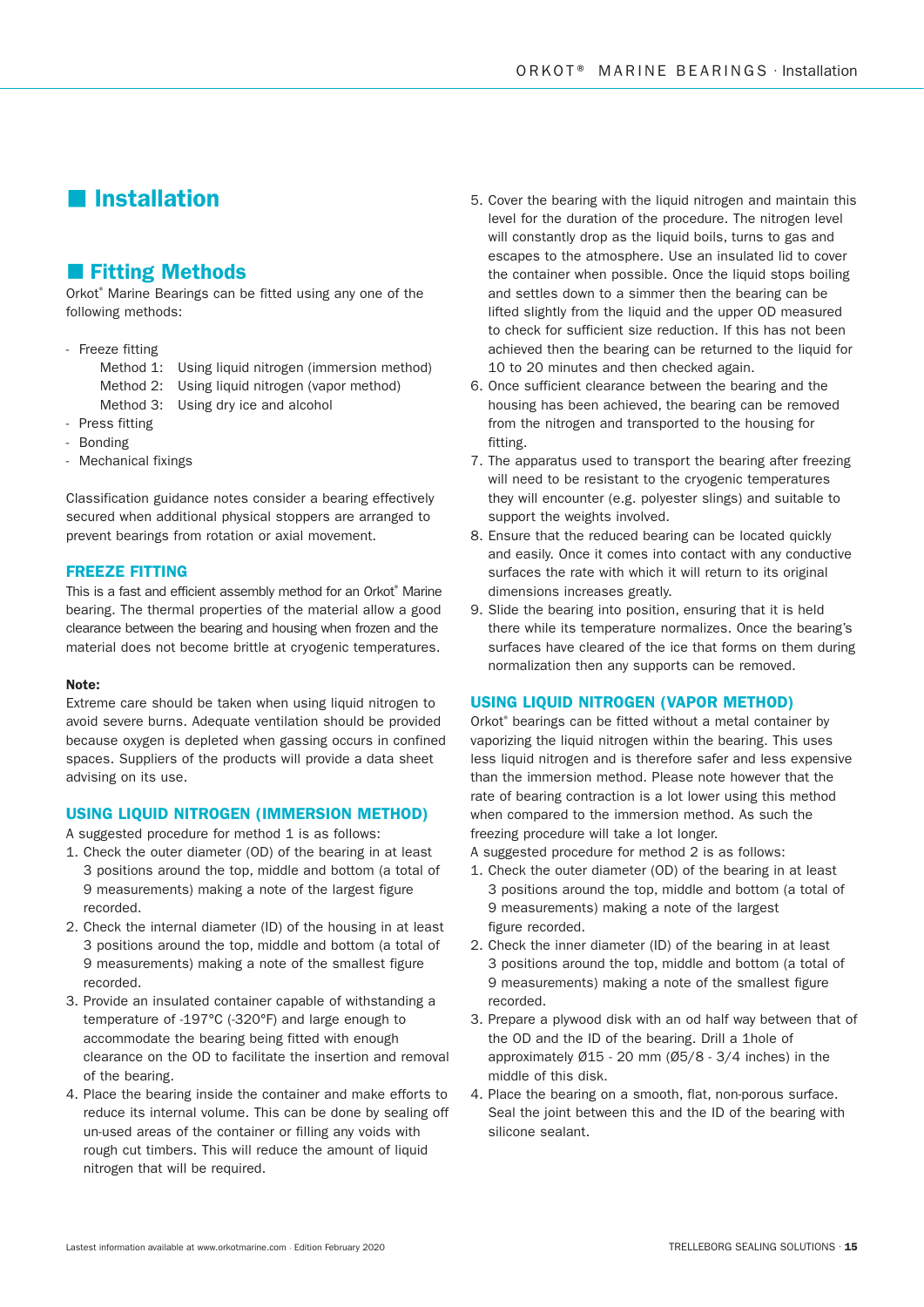- 5. Manufacture a simple lance from 10 mm (3/8 inches) or similar copper tube. Drill approximately twenty 1 mm (3/8inches) diameter holes through both walls of the pipe and fit a bleed valve to the pipe to control the flow of liquid nitrogen. Ensure that you seal the open end of the lance.
- 6. Place the plywood disk on top of the bearing, and connect the lance to a pressurized liquid nitrogen tank.
- 7. Turn the valves to control the flow of nitrogen until vapor can be seen escaping under pressure from the lance. If liquid starts to exit the lance then the flow should be reduced until it stops.
- 8. Place the lance though the hole in the center of the disk and into the bearing. Wrap the bearing in an insulating blanket to reduce energy loss from its surface.
- 9. During the procedure the nitrogen flow will need to be monitored and adjusted from time to time. Measure the OD at the top of the bearing periodically.
- 10. Once sufficient clearance between the bearing and the housing has been achieved then the bearing can be transported to the housing for fitting.
- 11. The apparatus used to transport the bearing after freezing will need to be resistant to the cryogenic temperatures they will encounter (e.g. polyester slings) and suitable to support the weights involved.
- 12. Ensure that the reduced bearing can be located quickly and easily. Once it comes into contact with any conductive surfaces the rate with which it will return to its original dimensions increases greatly.
- 13. Slide the bearing into position, ensuring that it is held there while its temperature normalizes. Once the bearing's surfaces have cleared of the ice that forms on them during normalization then any supports can be removed.

#### USING DRY ICE AND ALCOHOL

Freeze fitting using dry ice and alcohol will only provide the required clearance when using very light interferences. As such, it is rarely a viable method in its own right and will often also require press fitting.

#### FITTING WITH HYDRAULIC PRESS OR CENTER PULL JACKS

If a bearing is to be press fitted, installers should ensure that they have equipment available to deliver adequate force to press the bearing fully into the housing. The ease of fitting will vary dependent on the finish of the housing. This should be considered when calculating the force required. When press fitting a bearing, it is important that it is in line and square with the bore before the operation beings. An adequate chamfer on the housing will prevent shaving of the bush. The diagram (Figure 8) illustrates a method of ensuring the bush is square before the fitting starts.



Figure 8: Method of ensuring the bush is square before the fitting starts.



Figure 9: Fitting force (Metric tonnes)



Figure 10: Fitting force (Tons)

Figures 9 and 10 show the typical fitting force of a bearing, length/diameter ratio 1.

An initial force to move the bearing may be higher than given in the graph.

The actual force will vary dependent on the condition of the housing, leading chamfers and the length versus diameter ratio.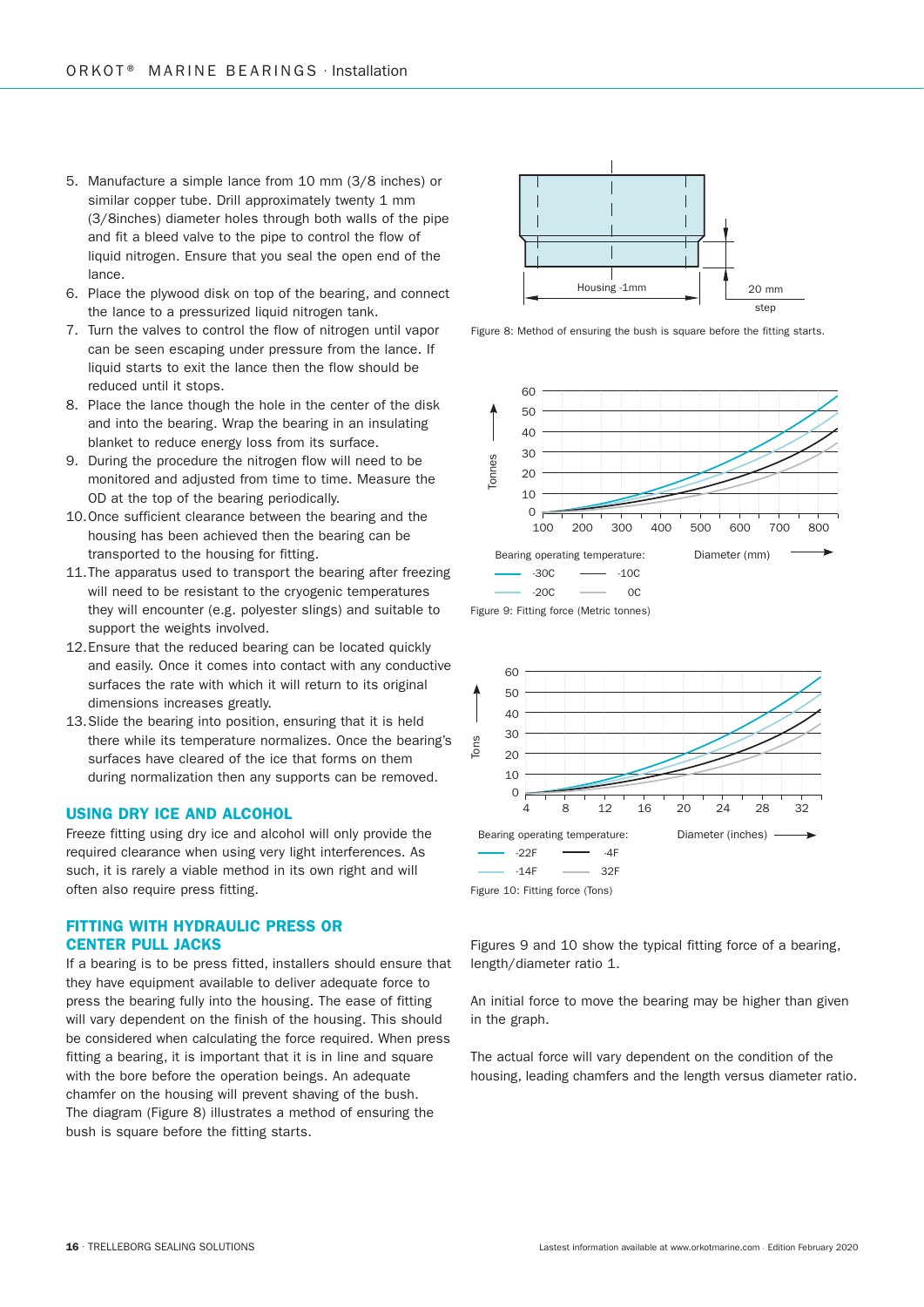#### BONDING

The method of fixture will depend upon the design employed. However, the key point to be emphasized here is that in addition to traditional mechanical fixing, Orkot® materials can be bonded to both itself and metallic substrates. Please note that if the assembly is to experience in excess of +60°C to +70°C (+140°F to +158°F) then interference fitting should be replaced with adhesive bonding.

Numerous adhesives are compatible with Orkot® and have been tested within our laboratory facilities.

Generally the most suitable adhesives are:

- Epoxies
- Acrylics
- Cyanoacrylates
- Polyurethanes

The following is a list of adhesive suppliers whose products have been tested and are approved for use with Orkot® materials:

- Araldite®
- Belzona®
- Chockfast®
- Loctite®

For specific details of bonding agents and conditions please contact our technical department or your local adhesives specialist.

General terms and preparations are required irrespective of the adhesive to be used.

#### Preparations:

- Suitable substrates are Orkot® materials themselves and various metals (including Stainless Steel).
- Plastics such as polyethylene, polypropylene, polycarbonate, PVC, PTFE are unsuitable substrates for bonding to Orkot® materials.
- The key to effective adhesion is in the preparation of the substrate and the material to be bonded.
- Ensure no boundary layers such as oxides or grease are present. Degrease with a suitable solvent ensuring local health and safety guidelines are followed. Orkot® can be degreased by using a quick wipe with a solvent such as acetone, but exposure to the solvent must be kept brief so as not to attack the Orkot® material. Oxides can be removed by use of fine abrasive paper or wire wool.
- Roughen the surface. Ideally where metals are involved use shot blasting. Ensure any remaining particulates are

removed from the surface. Generally the slightly fibrous surface of Orkot<sup>®</sup> does not require roughening, though the use of abrasive paper is acceptable so long as any dust is removed.

- The assembled components may need support while the adhesive sets. This cure time will vary with the conditions under which the adhesive is used. Typically a rule of thumb is that the cure time will be halved for every +10°C/+50°F increase in temperature.
- In terms of assembly, avoid butt joints in favor of lap, so that loads applied to the adhesive joint will act across the assembly in shear.

#### MECHANICAL FIXING:

Orkot® bearings can be securely retained axially using mechanical stoppers such as shoulders and keeper plates. Alternatively threaded fasteners can be used to fix the bearing or bearing segments to the housing. When using stoppers, ensure a tight fitting of the bearing in the housing, which can be achieved by an interference fit. Rotational movement can be restricted by keys or threaded fasteners.

When fitting Orkot® with threaded fasteners to the housing, the fasteners should be chemically or mechanically locked to avoid loosening during operation. Generally, fasteners shall be hand tightened to obtain a snug fit. The heads of the fasteners must be sunk below the bearing surface to avoid fouling with the counter surface (i.e. shaft).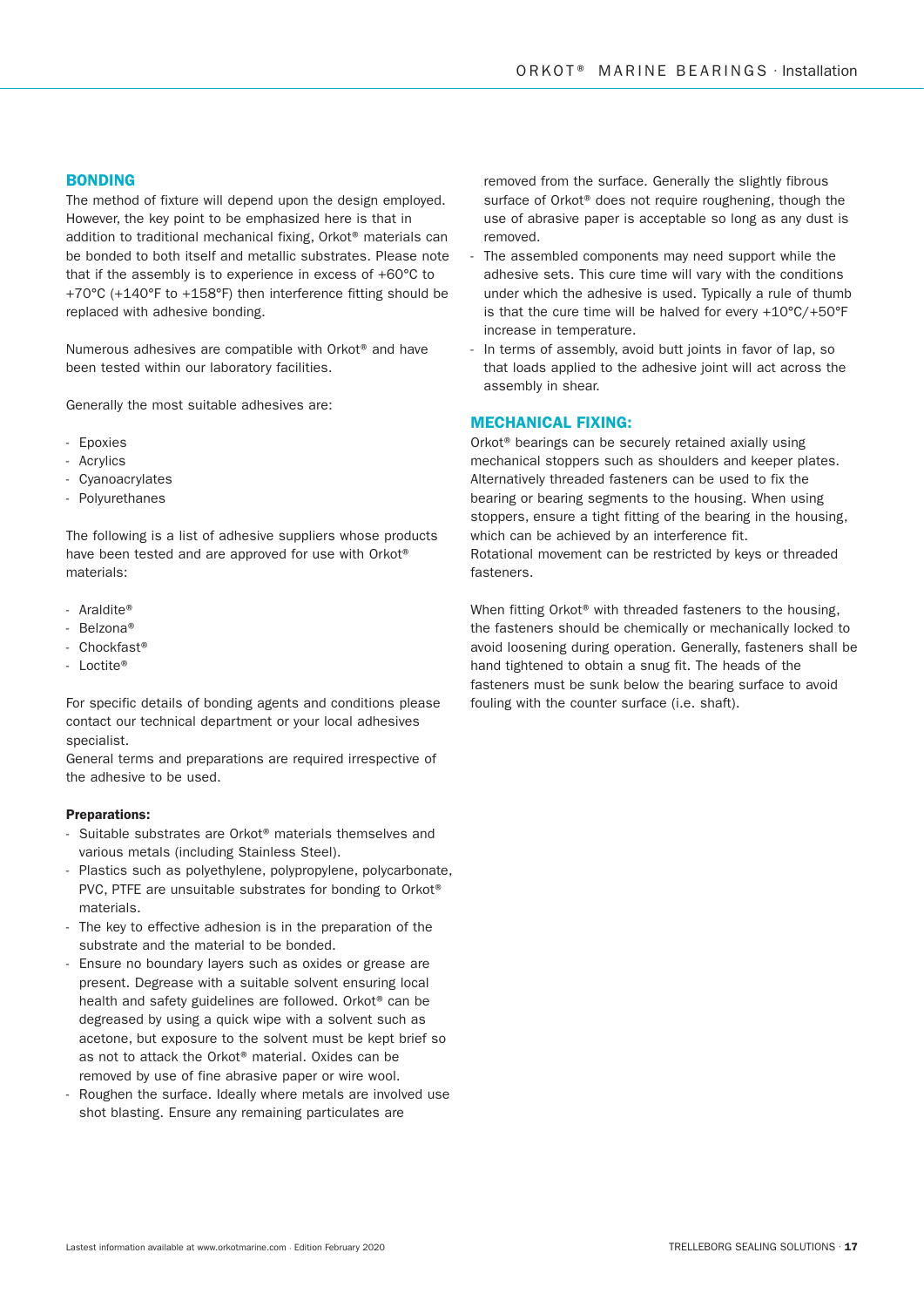## **Machining Instructions**

#### **GENERAL**

Orkot® materials are readily machinable by conventional machine shop techniques. As a general guide, methods used for brass, aluminium or lignum vitae will apply for Orkot® materials. It is preferable to use tungsten carbide turning tools with cutting speeds of 5.5 m/s (19 ft/s). Orkot® materials must be machined dry without the use of coolant.

#### TURNING

Tungsten carbide tooling of the butt welded type using K20 grade carbide is suitable for most applications. If carbide inserts are used, then aluminium grades with high positive rates give best results (e.g. Plansee grade H10T, Sandvik H10A or H13A, Mitsubishi HTI10.) For heavy wall thickness, the internal and external diameters should be machined together to reduce vibration. No asbestos is used in the manufacturing of Orkot® Marine and the material is non-toxic. It is however advisable to use adequate dust extraction when machining. If unavailable, operators should wear dust particle masks. For small volume work and machining of chamfers, radii and other forms, then high speed steel gives good results, but

tool life is shorter than with tungsten carbide.

#### Cutting Angle for Tools



#### Table 16: Speeds - Metric Machining Table 17: Speeds - Inch Machining

| Diameter (mm) | <b>Rpm</b> |
|---------------|------------|
| $0 - 50$      | 2100       |
| $50 - 100$    | 1000       |
| $100 - 150$   | 700        |
| $150 - 200$   | 550        |
| $200 - 300$   | 350        |
| $300 - 400$   | 250        |
| $400 - 500$   | 200        |
| $500 - 600$   | 175        |
| 600 - 700     | 150        |
| 700 - 800     | 130        |
| $800 - 900$   | 120        |
| $900 - 1000$  | 100        |





| Diameter (inch) | <b>Rpm</b> |
|-----------------|------------|
| $0 - 2$         | 2100       |
| $2 - 4$         | 1000       |
| $4 - 6$         | 700        |
| $6 - 8$         | 550        |
| $8 - 12$        | 350        |
| $12 - 16$       | 250        |
| $16 - 20$       | 200        |
| $20 - 24$       | 175        |
| $24 - 28$       | 150        |
| $28 - 32$       | 130        |
| $32 - 36$       | 120        |
| $36 - 40$       | 100        |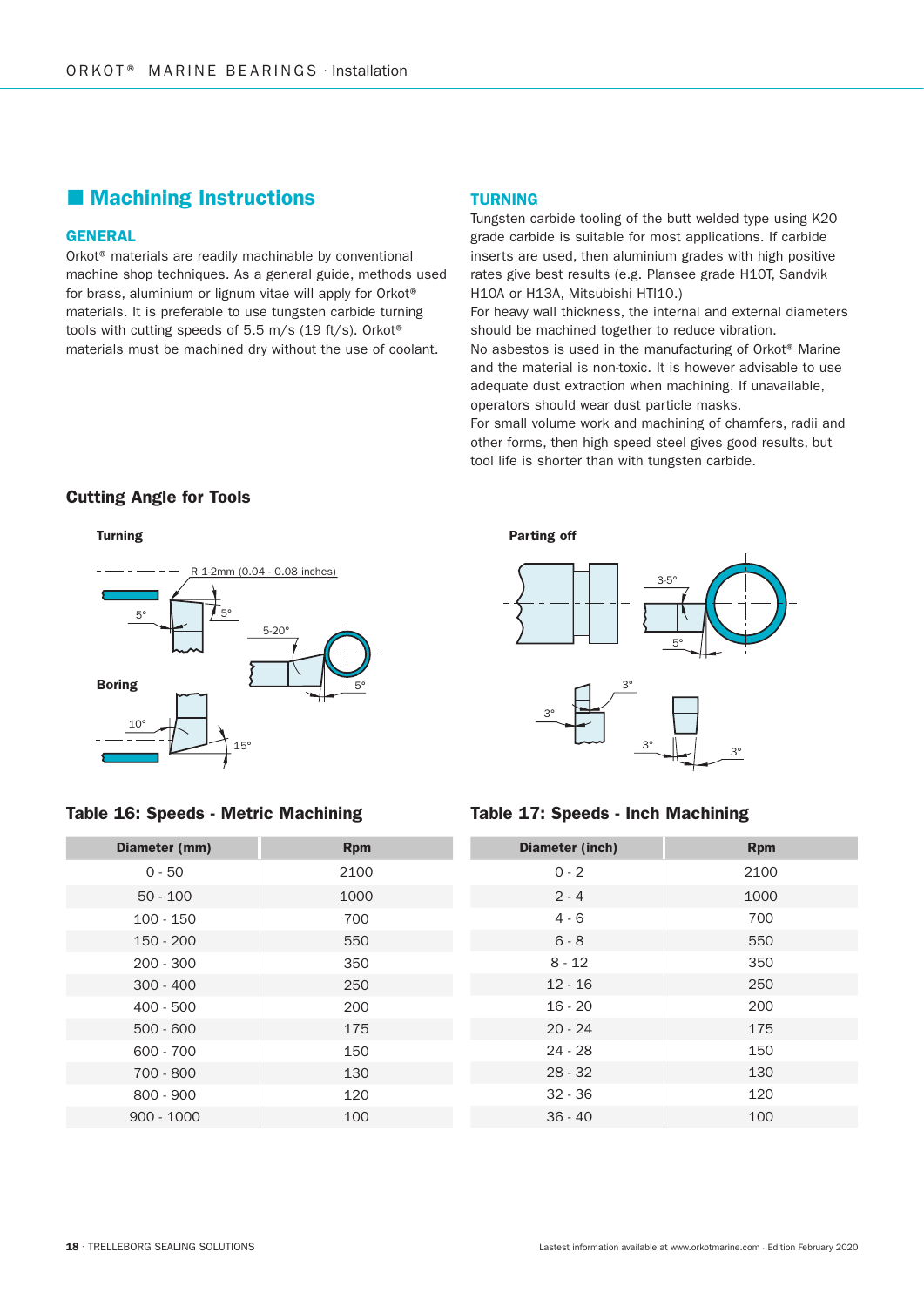#### Table 18: Feeds - Metric

| Type of<br>machining | <b>Roughing</b> | <b>Finishing</b> | Unit   |
|----------------------|-----------------|------------------|--------|
| Turning              | 0.7             | 0.25             | mm/rev |
| <b>Boring</b>        | 0.5             | 0.20             | mm/rev |
| Parting              | 0.4             | 0.20             | mm/rev |

#### Table 19: Feeds - Inch

| <b>Type of</b><br>$m_{\rm }$ <sub>a</sub> chining | <b>Roughing</b> | <b>Finishing</b> | Unit     |
|---------------------------------------------------|-----------------|------------------|----------|
| <b>Turning</b>                                    | 0.028           | 0.010            | inch/rev |
| <b>Boring</b>                                     | 0.020           | 0.008            | inch/rev |
| Parting                                           | 0.016           | 0.008            | inch/rev |

#### GROOVING

Orkot® materials can be readily grooved on a lathe, shaping, milling or boring machine with a 90° machining head. For most one off applications a lathe is adequate. A sharp high speed steel tool ground to the correct form should be clamped in a long boring bar with a three degree clearance ground on the side of the tool. No top clearance is required. A 0.2 mm (0.008 inches) depth of cut should be used. For long bearings a steady may be required. The machine fast traverse, (with the spindle locked) can often be used. Linear speeds up to 10 m/min (30 ft/min) can be achieved.

### Table 20: Speeds and Feeds by Drilling - Metric

| <b>Drill Diamenter</b><br>mm | <b>Speed</b><br><b>Rpm</b> | <b>Feed</b><br>mm/min |
|------------------------------|----------------------------|-----------------------|
| 5                            | 1600                       | 300                   |
| 10                           | 800                        | 400                   |
| 15                           | 600                        | 400                   |
| 20                           | 400                        | 400                   |
| 25                           | 350                        | 400                   |
| 30                           | 300                        | 400                   |

#### Table 21: Speeds and Feeds by Drilling - Inch

| <b>Drill Diamenter</b><br>inch | <b>Speed</b><br><b>Rpm</b> | <b>Feed</b><br>inch/min |
|--------------------------------|----------------------------|-------------------------|
| 0.2                            | 1600                       | 12                      |
| 0.4                            | 800                        | 16                      |
| 0.6                            | 600                        | 16                      |
| 0.8                            | 400                        | 16                      |
| 1.0                            | 350                        | 16                      |
| 1.2                            | 300                        | 16                      |

#### DEPTH OF CUT

Roughing 10 mm (0.4 inches) Finishing 3 mm (0.12 inches)

Smaller cuts may lead to tools rubbing, causing wear which produces excessive heat build up in the finished part.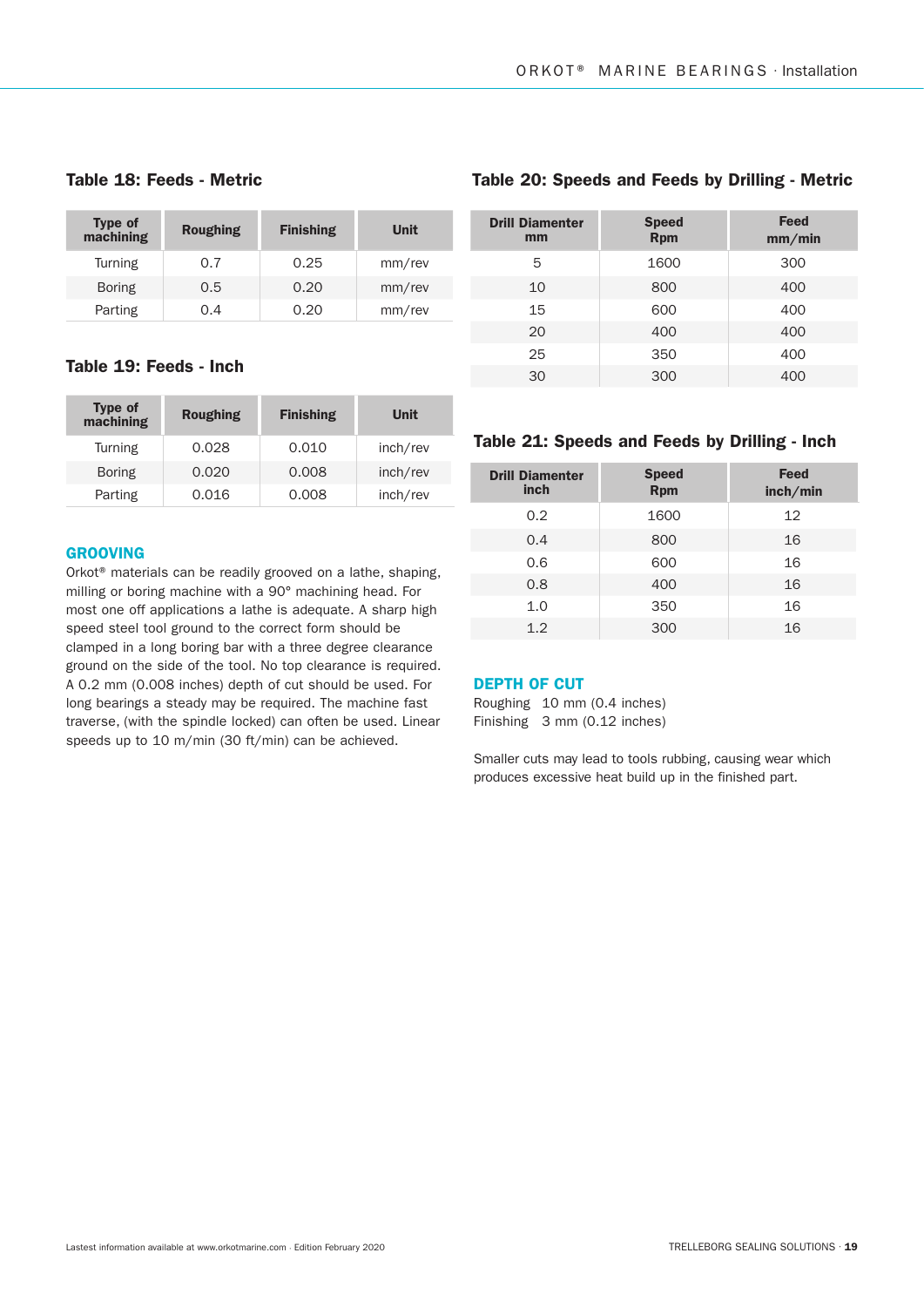## **Health and Safety Data**

#### 1. PRODUCT AND COMPANY IDENTIFICATION

Product name: Contract Contract Contract Contract Contract Contract Contract Contract Contract Contract Contract Contract Contract Contract Contract Contract Contract Contract Contract Contract Contract Contract Contract C

Suppliers: Trelleborg Sealing Solutions Trelleborg Sealing Solutions Rotherham and the Streamwood Rotherham and the Streamwood Streamwood Bradmarsh Business Park Rotherham 901 Phoenix Lake Ave. S60 1BX Steamwood, IL 60107 United Kingdom **USA** Emergency telephone number:  $+44 1709 789 840$   $+1 630 289 1500$ 

#### 2. COMPOSITION / INFORMATION OF INGREDIENTS

General Description: The relation of Fiber reinforced plastic material Information on ingredients: May contain – Polyester/aramid fibers, polyester/epoxy resin, PTFE, molybdenum disulfide, graphite, calcium carbonate

#### 3. HAZARDS IDENTIFICATION

Physical/chemical hazards: None known Human health hazards: None known, avoid breathing machining dust

#### 4. FIRST-AID MEASURES

Inhalation: The Inhalation: Fresh air, seek medical advice if irritation develops Ingestion: Wash out mouth with water, seek medical advice Skin contact: Not applicable Eye contact: The Contact of the Contact: Irrigate with appropriate eye wash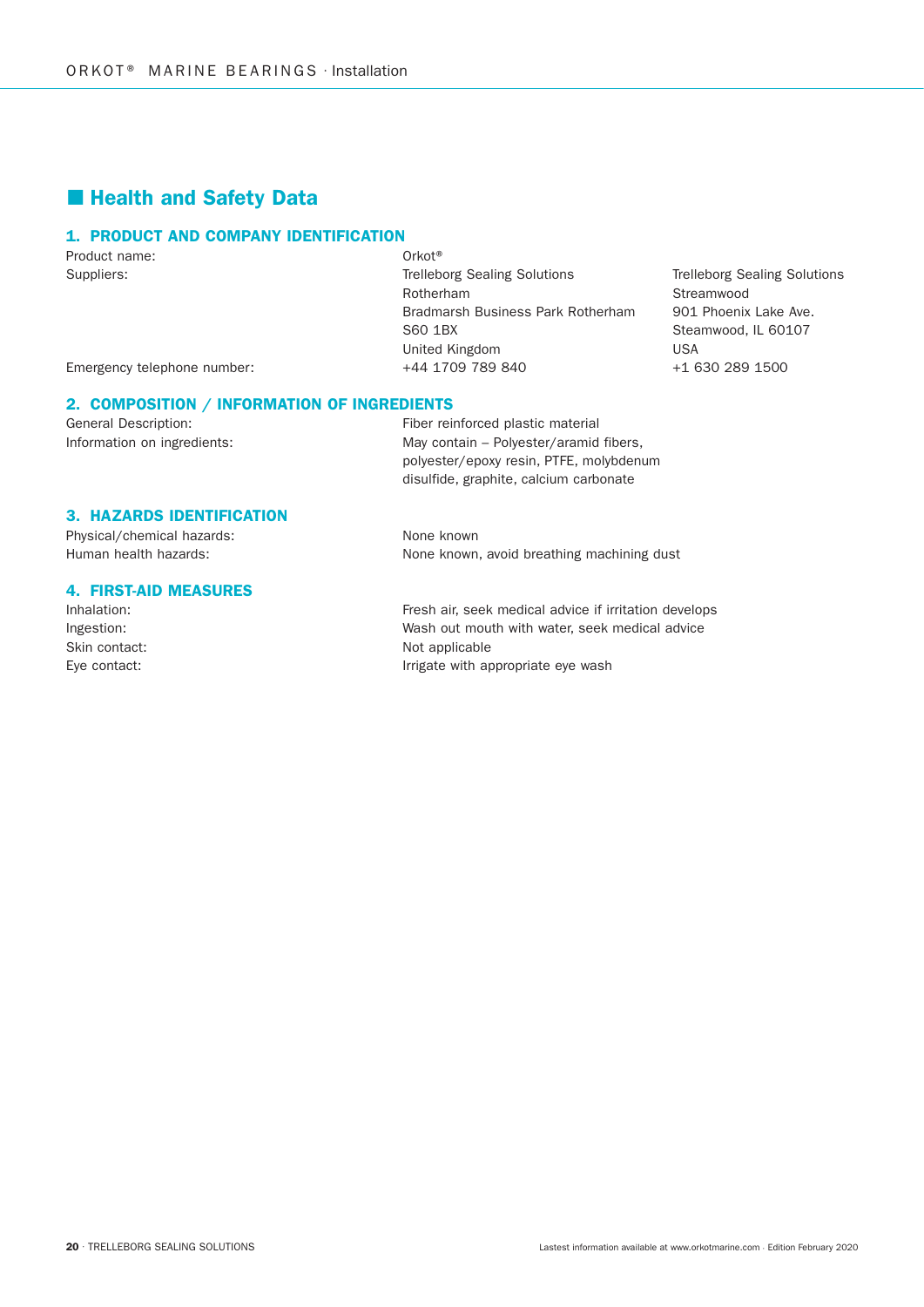#### 5. FIRE-FIGHTING MEASURES

Not suitable extinguishing media: Not applicable Hazardous decomposition products: Carbon, carbon oxides Protection of fire fighters: Vise breathing apparatus

#### 6. ACCIDENTAL RELEASE MEASURES

#### 7. HANDLING AND STORAGE

Suitable extinguishing media: Water, foam, carbon dioxide, dry powder

Personal precautions: The example of the Filter mask for dust (machining) Environmental precautions: Avoid dispersion of dust (machining) Methods for cleaning up: Transfer into suitable containers for disposal

Handling: Observe good industrial safety and hygiene practice. Storage: Store in a cool, dry place out of direct sunlight Recommended packaging: example and paper, card, plastics, wood

#### 8. EXPOSURE CONTROLS / PERSONAL PROTECTION

Occupational exposure limits Chemical name: Dust Regulations: The Check relevant local regulations and Check relevant local regulations

Personal protective equipment Respiratory system: The Controller of the Dust mask, type FFP1 minimum Skin and body: Work clothing Hands: Not applicable Other protective equipment: Not applicable

Engineering measures: When machining use local exhaust ventilation. Collect dust for disposal Machined swarf is flammable Hygiene measures:  $\blacksquare$ 

Eyes: Eyes: Exercise when machining Safety goggles when machining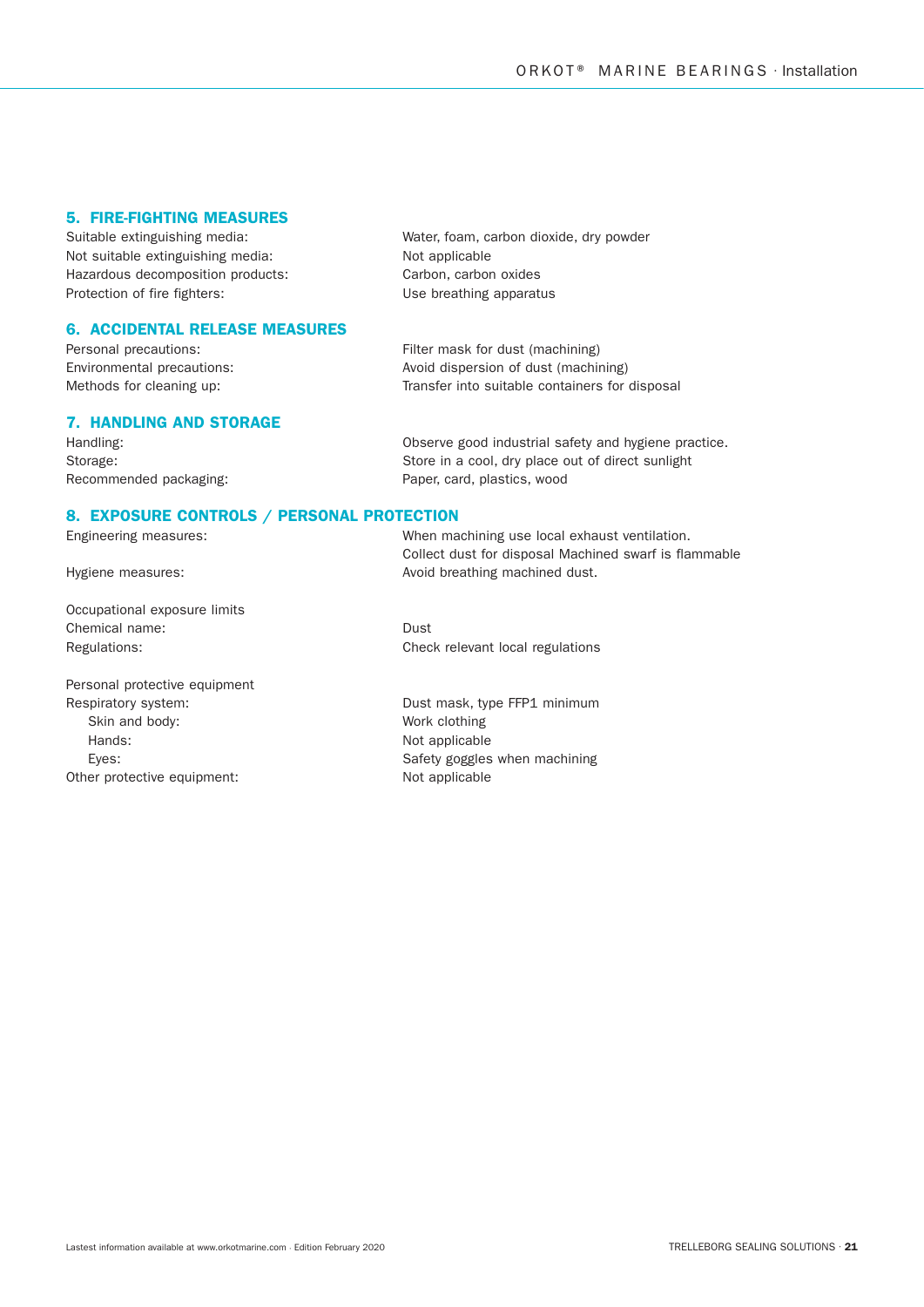#### 9. PHYSICAL AND CEMICAL PROPORTIES

Physical state: Solid Odor: Weak, characteristic Melting point: Does not melt Bulk density:  $1200 - 1450 \text{ kg/m}^3$ Solubility in water: **Insoluble** Insoluble pH : Not applicable Flash point: Not applicable

#### 10. STABILITY AND REACTIVITY

Stability: Stable

Hazardous reactions: None known

#### 11. TOXICOLOGICAL INFORMATION

Acute toxicity – Oral: None known Skin irritation: None known

#### 12. ECOLOGICAL INFORMATION

Other information: Not applicable

Color: Variable – white, black, gray, blue, turquoise, green (compound dependent) Explosion properties: As with all dusts a risk of explosion exists in restricted environments

Conditions to avoid: If Orkot® TXM Marine is burned with flame or laser engraved, toxic fumes are emitted, thus appropriate ventilation should be provided. Materials to avoid: If Orkot® TXM Marine is burned with flame or laser engraved, toxic fumes are emitted, thus appropriate ventilation should be provided. Hazardous decomposition products: Decomposition does not occur under recommended storage and handling

Inhalation: Inhalation of dust may cause irritation to respiratory tract Eye irritation: Contract may cause in the Dust may cause irritation Other information: No know toxicological effects are associated with this material

Persistence/degradability: This material is not readily biodegradable Ecotoxicity: Ecotoxicity: No known ecotoxicity exists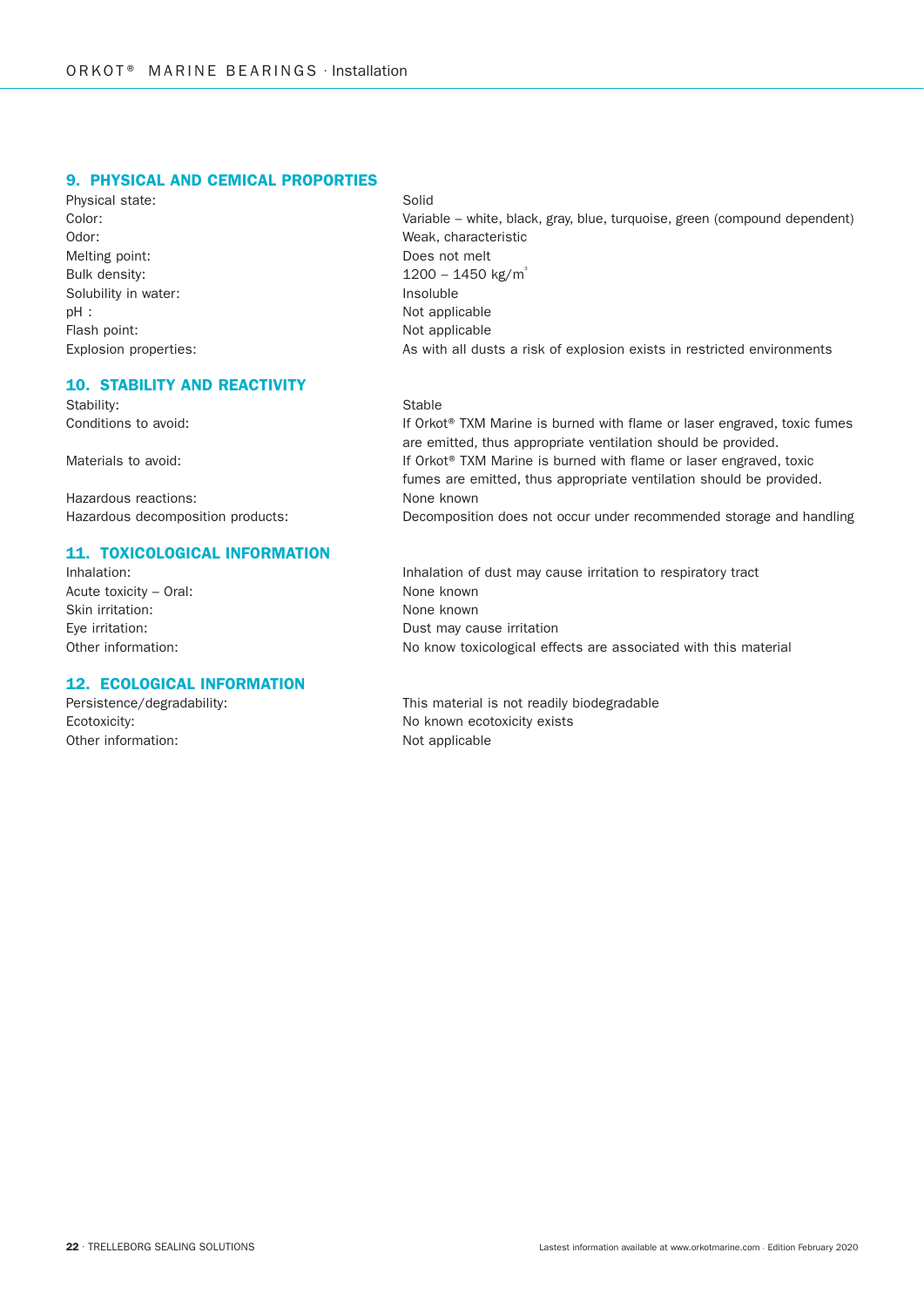#### 13. DISPOSAL CONSIDERATION

Waste of residues: The Contract of residues: Disposal in accordance with national and local regulations Contaminated packaging: Packaging can be recycled Cleaning agent - water

#### 14. TRANSPORT INFORMATION

National transport regulations (UK): Not applicable

Cleaning agent - water

#### 15. REGULATORY INFORMATION

Classification according to EU: This product does not have to be classified Regulations 67/548/EEC-88/379/EEC

Safety phrases:  $\overline{\phantom{a}}$  Avoid breathing machining dust Contains: Not applicable

National regulations

United Kingdom: No additional national regulations are known to the supplier

#### 16. OTHER INFORMATION

This safety data sheet is based on Trellborg Sealing Solutions present knowledge and experience, and is intended to serve as a guide for safe handling of the product regarding to health and environmental aspects. The information given in this data sheet was obtained from sources we believe are reliable. The information is, however, provided without any representation or warranty, expressed or implied, regarding its accuracy or correctness.

The conditions or methods of handling, storage, use and disposal of the product are beyond our control and may be beyond our knowledge. For this, and other reasons, we do not assume responsibility and expressly disclaim liability for loss, damage or expense arising out of or in any way connected with the handling, storage, use or disposal of the product.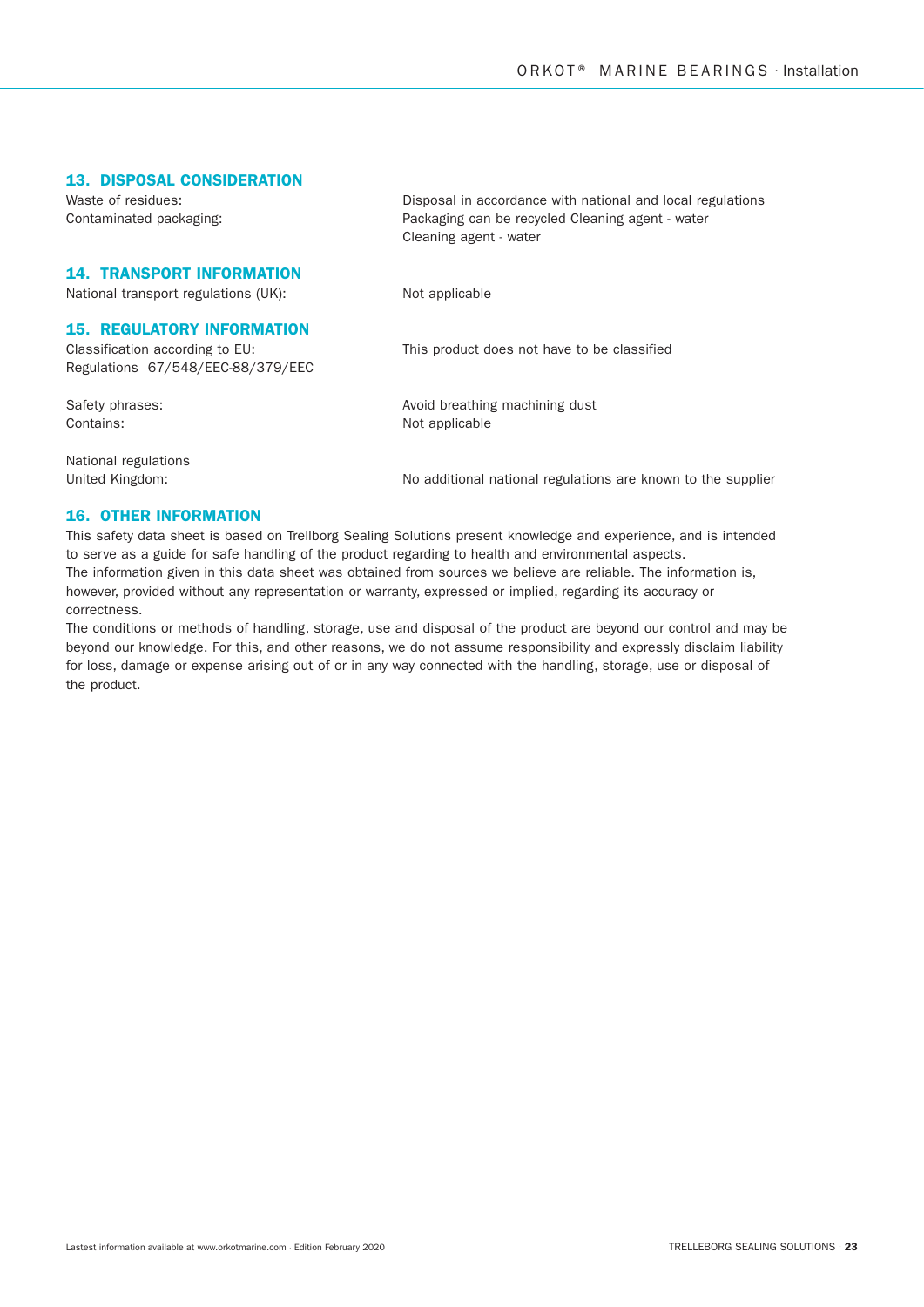## ■ Rudder/Stern Shaft Bearing Machining Dimensions Calculation

| Company:                                                                    |                                    |                                                                  | Date:  |                                   |
|-----------------------------------------------------------------------------|------------------------------------|------------------------------------------------------------------|--------|-----------------------------------|
| Contact:                                                                    |                                    |                                                                  | Phone: |                                   |
| Vessel Name:                                                                |                                    |                                                                  | Fax:   |                                   |
| Company:                                                                    | Application:                       |                                                                  |        |                                   |
| All measurments are in mm unless otherwise stated.                          |                                    |                                                                  |        |                                   |
| Housing I/D Max (mm)                                                        |                                    | Shaft O/D Max (mm)                                               |        |                                   |
| Housing I/D Min (mm)                                                        |                                    | Housing I/D Min (mm) Shaft O/D Min (mm)                          |        |                                   |
| Operating Temp (Degrees C)                                                  |                                    | Machining Temp (Degrees C)                                       |        |                                   |
|                                                                             |                                    | Clearance Recommended by Some<br><b>Classification Societies</b> |        |                                   |
|                                                                             |                                    | Min Clearance Recommended by Orkot<br>Ltd                        |        |                                   |
| Min Interference (mm)                                                       | Min Clearance (mm) (Mean of Above) |                                                                  |        |                                   |
| <b>Manual Overide</b>                                                       |                                    | <b>Manual Overide</b>                                            |        |                                   |
| M/C Tolerance (O/D) (mm)*                                                   |                                    | M/C Tolerance (I/D) (mm)*                                        |        |                                   |
| <b>Manual Overide</b>                                                       |                                    | <b>Manual Overide</b>                                            |        |                                   |
| (A) Housing I/D Max + Interference Min                                      |                                    |                                                                  |        | Bearing O/D Min (A)<br>$=$        |
| $\! +$                                                                      |                                    |                                                                  |        | $=$                               |
| (B) Bearing $O/D$ Min $(A) + M/C$ Tolerance $(O/D)$                         |                                    |                                                                  |        | Bearing O/D Max (B)<br>$=$        |
| $\qquad \qquad +$                                                           |                                    |                                                                  |        | $=$                               |
| (C) Shaft O/D Max + [Bearing O/D Max (B) - Housing I/D Min] + Min Clearance |                                    |                                                                  |        | Bearing I/D Min (C)<br>$=$        |
| $\! + \!\!\!\!$                                                             |                                    | $^{+}$                                                           |        | $=$                               |
| (D) Bearing I/D Min (C) + M/C Tolerance (I/D)                               |                                    |                                                                  |        | Bearing I/D Max (D)<br>$=$        |
| $^+$                                                                        | 1                                  | $^{+}$                                                           |        | $=$                               |
| (E) Bearing I/D Min (C) - [Bearing O/D Max (B) - Housing I/D Min]           |                                    |                                                                  |        | Bearing I/D Fitted Min (E)<br>$=$ |
| $\blacksquare$<br>$\sim$                                                    |                                    |                                                                  |        | $=$                               |
| (F) Bearing I/D Max (D) -[Bearing O/D Min (A) - Housing I/D Max]            |                                    |                                                                  |        | $=$ Bearing I/D Fitted Max (F)    |
|                                                                             |                                    |                                                                  |        | =                                 |
| (G) Fitted Bush I/D Min (E) - Shaft O/D Max                                 |                                    |                                                                  |        | Fitted Clearance Min (G)<br>$=$   |
|                                                                             |                                    |                                                                  |        | $=$                               |
| (H) Fitted Bush Max (F) - Shaft O/D Min                                     |                                    |                                                                  |        | Fitted Clearance Max (H)          |
| $\overline{a}$                                                              |                                    |                                                                  |        | $\quad =$                         |

\* These figures apply to Orkot® machining processes. If your process tolerances are different then override them in the box provided

This calculation is based on many decades of experience in the manufacture and application of bearing systems. Unknown parameters and conditions may affect individual applications. It is vital that customers satisfy themselves as to the suitability of individual solutions as well as compliance with applicable guidance or rules.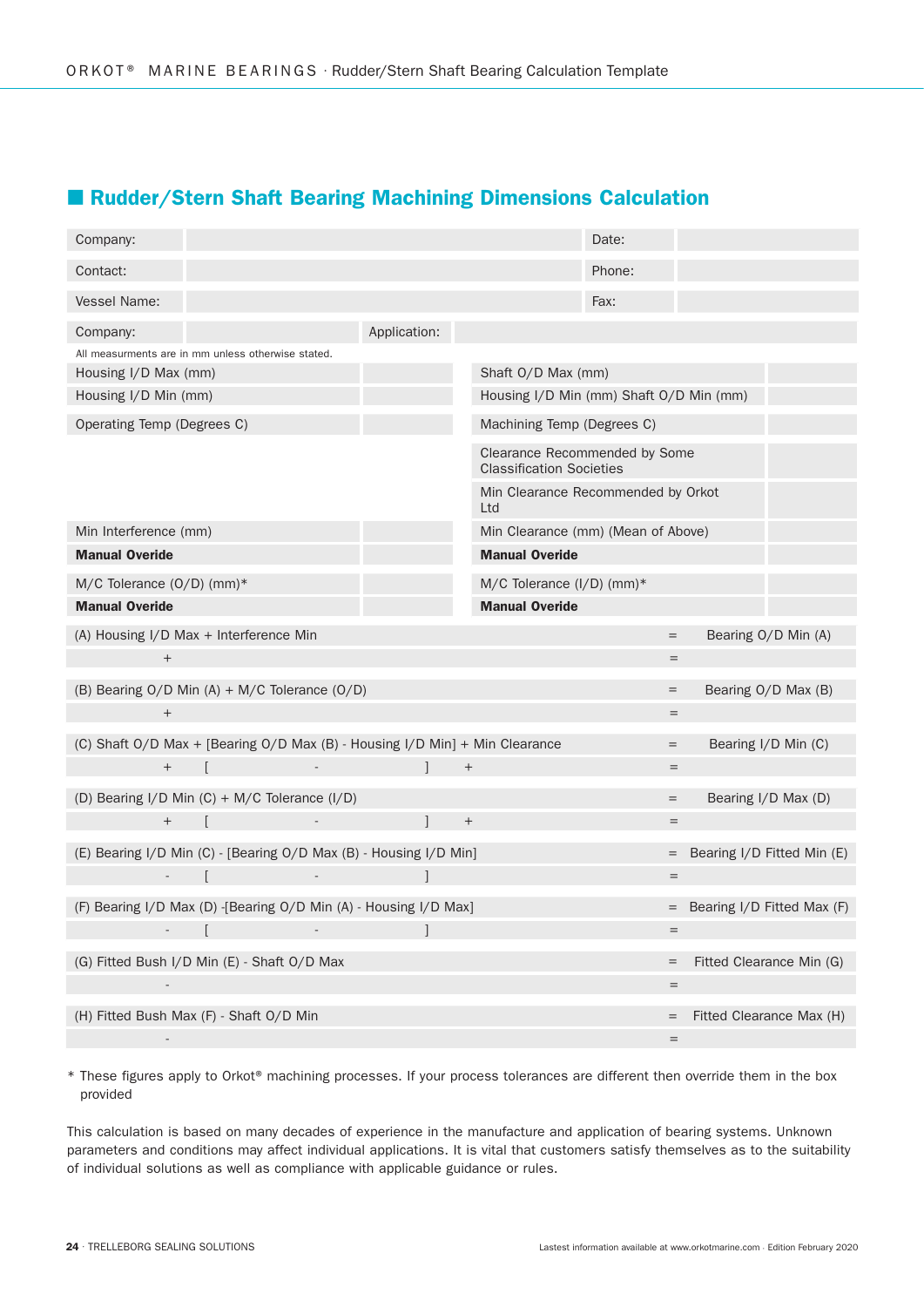## For further information please contact:

| +44 (0)1709 789 829       |
|---------------------------|
|                           |
| +44 7802 463 928          |
| enquiries@orkotmarine.com |
|                           |

**Trelleborg Sealing Solutions Streamwood Telephone** 

901 Phoenix Lake Avenue +1 (630) 289 1500 Streamwood, IL 60107 USA E-Mail: enquiries@orkotmarine.com